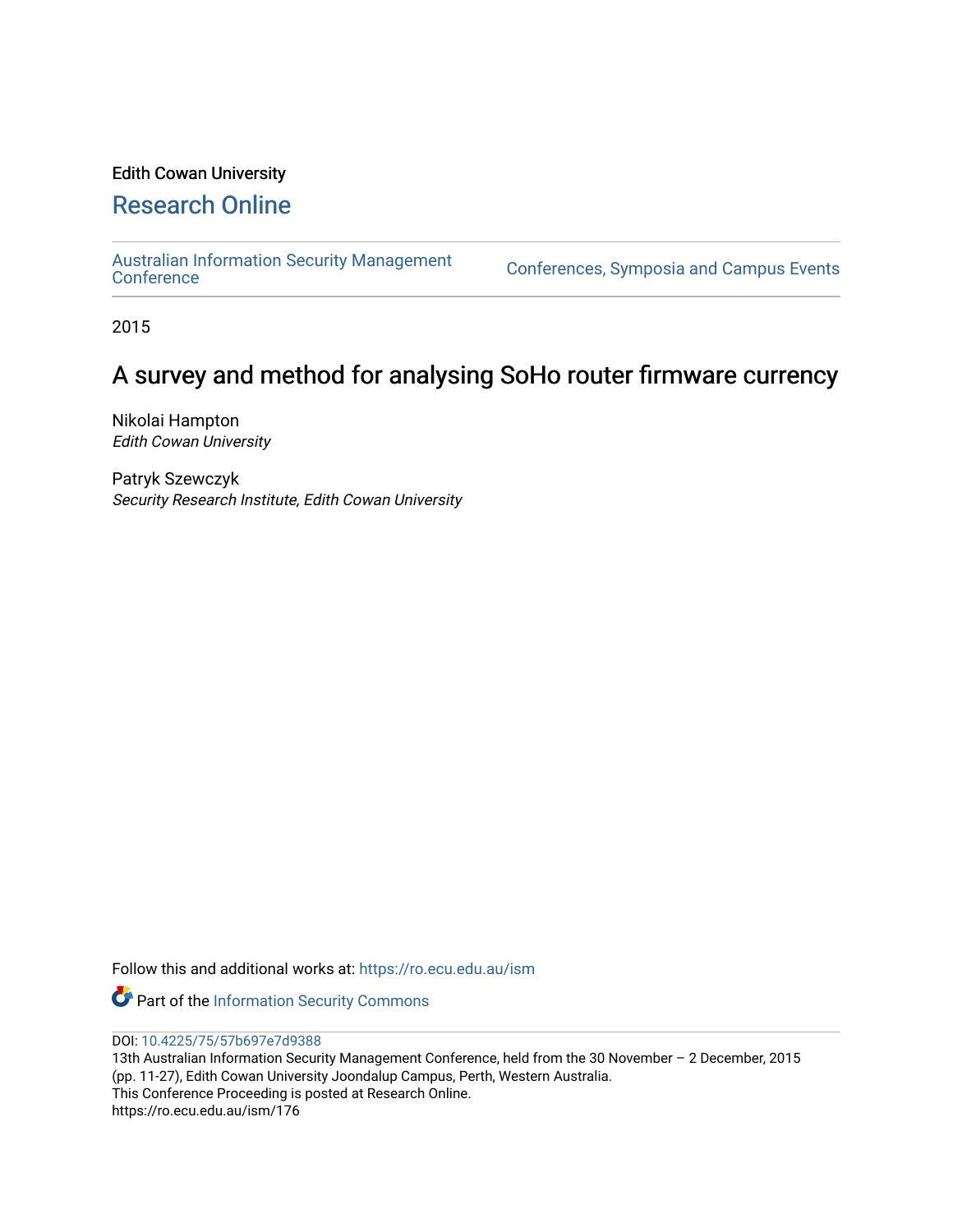## **A SURVEY AND METHOD FOR ANALYSING SOHO ROUTER FIRMWARE CURRENCY**

Nikolai Hampton<sup>1</sup>, Patryk Szewczyk<sup>1, 2</sup> <sup>1</sup>School of Computer and Security Science, <sup>2</sup>Security Research Institute Edith Cowan University, Perth, Australia nikolaih@our.ecu.edu.au p.szewczyk@ecu.edu.au

## **Abstract**

*Network routers are a core component of contemporary SoHo networks. The firmware within these devices provides routing, control and monitoring functionality coupled with mechanisms to ensure a secure and reliable network. End-users are typically reliant on manufacturers to provide timely firmware updates to mitigate known vulnerabilities. An investigation was undertaken to identify the underlying software components used in the firmware of currently available, SoHo network devices used in Australia. Firmware from 37 devices was deconstructed to identify potential security issues; in each instance, the firmware images were found to include vulnerabilities, obsolete software and out-of-date operating system components. 95% of the deconstructed firmware was based on Linux. The Linux kernels identified were typically discontinued and are no longer actively maintained. This paper demonstrates a method for undertaking the analysis and summaries the outcomes of the research.* 

#### **Keywords**

Network routers, firmware updates, firmware vulnerabilities, firmware currency

## **INTRODUCTION**

Network device security is an issue for end-users, police and lawmakers alike. Network routers manage the connectivity between an end-user's home network and the Internet. As a result the in-built security in network routers often provides the first and last line of defence for potential cyber-attacks. A security breach of a network router may allowsa cyber criminal or malicious software unauthorised access to an end-user's network and the internal resources (Jones, 2012). Insecure network devices may also affect other users by allowing attackers to launch further attacks from a compromised device (Krebs, 2015).

Insecure network devices also impact police and lawmakers. Online computer crimes require an Internet connection, which may leave forensic evidence in the form of logs, Internet Protocol (IP) address details or even device connection statistics. Prosecuting computer-assisted crimes often requires proof of an individual's network identity. Compromised network devices may provide malicious actors with a suitable defence, or even falsely identify innocent parties as perpetrators (Bryant, 2009). Some overseas jurisdictions are considering laws that require citizens to secure their networking devices. *BBC News* (2010) reported that a German citizen was fined for not securing their Wi-Fi network. The publication *Critical Information Infrastructure Protection and the Law* (Personick & Patterson, 2003) identifies home users as a major source of security hazards; and, asks whether end-users should be held accountable for poor device management and security practices. However, Ho, Dearman and Truong (2010) argue that implementing adequate security on Small office Home office (SoHo) network devices is overly complex for the typically end-user. As a consequence, network devices may remain unaltered following the initial install and configuration.

Cyber criminals may exploit well-documented vulnerabilities that rely on poor security and update practices (Denning, Kohno & Levy, 2013) . In order to curb malicious access and help improve personal security, several police jurisdictions provide users with advice on best practices for protecting themselves from cyber crime. Both Queensland and Western Australian police advise that network device firmware – the device's internal operating system and software components – should be actively managed by checking for and applying firmware updates (Western Australia Police, n.d.). This advice is predicated on the fact that network device manufacturers are actively updating the device's firmware as new security issues and vulnerabilities are discovered.

Firmware is the operating system and software applications that are installed on a device to manage and control network communication and provide a graphical user interface to the end-user. A standalone firmware release may contain thousands of operating system files, libraries and executable software applications. Core functionality of the firmware's operating system is provided by software called the kernel. The kernel is the 'gatekeeper' for all low-level security and hardware management activities (Love, 2010). It provides the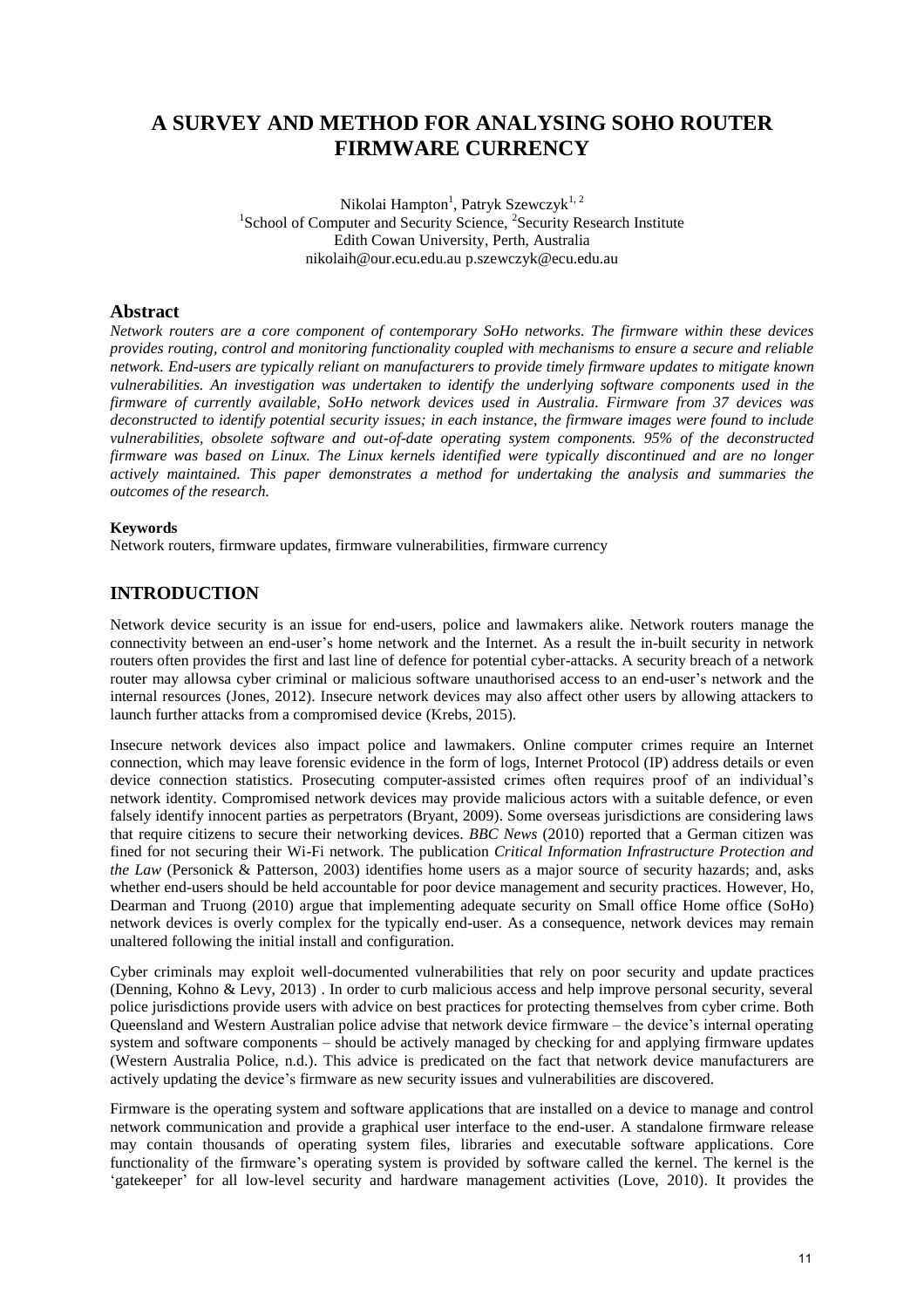operating framework and controls access to components including the file-system, Random Access Memory (RAM), network interfaces, and Universal Serial Bus (USB) ports. The remaining operating system consists of utility programs and system libraries, which provide an abstraction layer between high-level software (like a user-interface) and the low-level system management operations. Utility programs like the operating system "command shell"; network configuration applications; and firewall management tools, simplify access to system resources. Libraries provide common functionality that may be shared across multiple parts of the operating system and applications. High-level executable applications provide features like: the end-user configuration wizards; built-in webservers; firewall services; internet access protocols; and user and password management tools. Some network devices may also include value added applications that are not directly related to network access. These may include applications like: file servers; digital media players; printer servers; or personal cloud storage services. Firmware features rely on the complex interactions between many executable files, libraries and kernel components. These are linked together and communicate by passing information along many chains of linked components. The security of the firmware's operating system is reliant on the strength and reliability of these chains and linked components.

The security and stability of SoHo network devices is subject to the reliability and quality of its firmware release (Papp, Ma & Buttyan, 2015). As firmware ages, new vulnerabilities are uncovered by researchers, cyber criminals or enthusiasts. Well-supported firmware is regularly updated and has security vulnerabilities addressed in a timely manner. It is the responsibility of manufacturers to ensure that all operating system components are based on secure, well-supported software; and, to ensure that there are no flawed links in the chain of firmware components.

Firmware components were previously analysed by Costin, Zaddach, Francillon, and Balzarotti (2014), who developed an automated system for scanning and examining firmware. They developed a suite of tools to locate firmware images, and subsequently unpack and analyse their components. Using this method, Costin et al. (2014) were able to identify previously unknown vulnerabilities in hundreds of firmware files located on manufacturer websites. Costin et al. (2014) examined the use of fuzzy hashing techniques to recognise almost identical files. For normal hashes: two matching hash values, for two separate files, provide statistical certainty that the file contents are identical. Unfortunately, this certainty is a source of error when attempting to match 'almost' identical files, as changing a single byte within a file, will result in an unpredictable different hash value. Files that are functionally identical yet differ in size and content are frequently identified in compiled software applications. This is because the same application, compiled from identical sources, can be assembled differently depending on a range of settings at the time of compilation (file creation). As such, simple hash-wise comparison of firmware components may not yield useful information. The method used by Costin et al. (2014) used a type of fuzzy hashing technique to divide large files into small components and examine these component based on hashes. Whilst powerful, the aforementioned method is computationally expensive.

Based on the obvious need for network device security, coupled the findings of Costin et al. (2014) this research undertook a targeted in-depth survey of SoHo network devices in Australia. As most SoHo router firmware is based on open-source operating systems and components (Jones, 2012), it was theorised that a holistic view of device firmware currency and manufacturer security practices, could be obtained by more direct component version identification strategies. This research survey attempted to create and validate a proof of concept method for extracting and identifying component version information from firmware images; and, an overview of firmware currency for a range of SoHo network devices currently being sold or offered to consumers in Australia.

### **RESEARCH APPROACH AND DESIGN**

The research questions to be addressed through this research paper were;

- 1. Can a method by developed to identify component version information for SoHo router firmware images?
- 2. Are SoHo router firmware images secure and using up-to-date software components?

The questions were addressed by analysing current network device models to determine the underlying software components contained within the latest firmware release. The latest firmware for each device was downloaded from the manufacture's support web page. The firmware's content were extracted for component version analysis. The version number and release dates were recorded for each firmware release and compared to the version numbers and release dates for selected firmware components.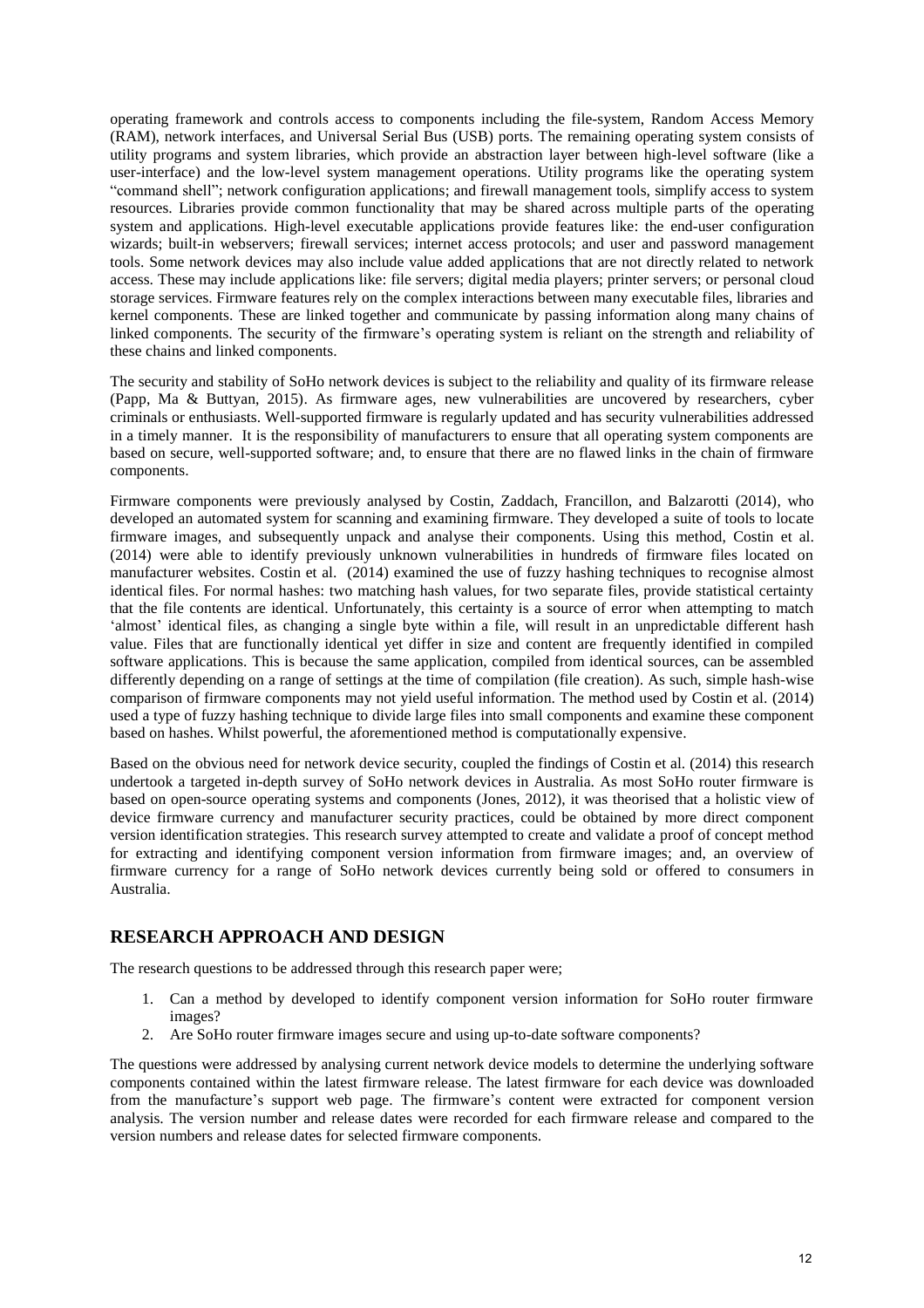#### **Unpacking firmware image content**

In order to identify the core components of a firmware release, a combination of *Linux* based tools and utilities were used to access the firmware's binary content. Each firmware image was first run through the *binwalk* application to extract its contents. Binwalk is an open source analysis and reverse engineering tool for firmware images (Binwalk, 2015).

### \$ binwalk -e FW\_XAC1900\_1.1.42.162280\_prod.img

#### DECIMAL HEXADECIMAL DESCRIPTION

-------------------------------------------------------------------------------- 0 0x0 TRX firmware header, little endian, header size: 28 bytes, image size: 15142912 bytes, CRC32: 0xC4CEA69F flags: 0x0, version: 1 28 0x1C LZMA compressed data, properties: 0x5D, dictionary size: 65536 bytes, uncompressed size: 5494368 bytes 2319408 0x236430 Squashfs file-system, little endian, version 4.0, compression:lzma (nonstandard type definition), size: 12818155 bytes, 3022 inodes, blocksize: 131072 bytes, created: Fri Jul 11 11:04:22 2014

*Figure 1 – Sample firmware extraction using binwalk to reveal the Squashfs file-system* 

After extraction with *binwalk*, any embedded file-systems were unpacked to reveal the firmware's operating system, files and configurations. Depending on the file-system type, different extraction utilities were used. Firmware containing "*Squash-FS*" file-systems were extracted using "*sasquatch*", while *JFFS* file-systems were mounted directly using built in *Linux* modules.

\$ cd \_FW\_XAC1900\_1.1.42.162280\_prod.img.extracted  $$ 1s -1$ total 32680 -rw-r--r-- 1 501 dialout 5494368 Sep 24 11:35 1C -rw-r--r-- 1 501 dialout 15143140 Sep 24 11:35 1C.7z -rw-r--r-- 1 501 dialout 12818155 Sep 24 11:36 236430.squashfs #sasquatch 236430.squashfs SquashFS version [4.0] / inode count [3011] suggests a SquashFS image of the same endianess Parallel unsquashfs: Using 1 processor Trying to decompress using default xz decompressor... Successfully decompressed with default xz decompressor 2786 inodes (2917 blocks) to write … … created 2299 files created 225 directories created 496 symlinks created 0 devices created 0 fifos

*Figure 2 - Squash-fs extraction using sasquatch* 

Device firmware was downloaded and extracted to an organised directory structure identified by manufacturer/device/firmware\_release. Examination of component version information was accomplished using readily available *Linux* programs and commands. This allowed for scripting searches across all extracted content from multiple manufacturers and devices simultaneously.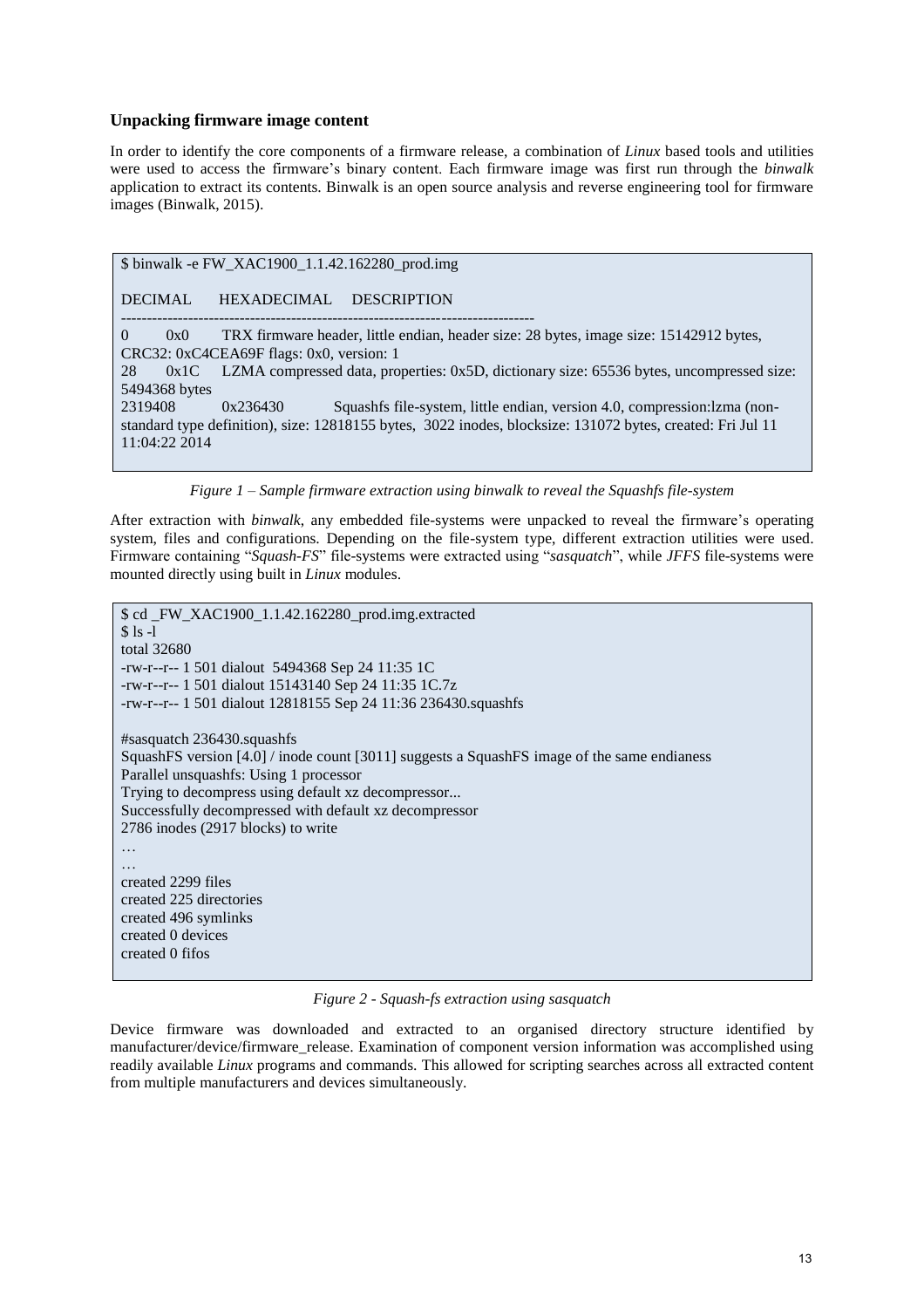| $$1s-1$                                                                                         |
|-------------------------------------------------------------------------------------------------|
| total $\theta$                                                                                  |
| drwxr-xr-x 1 501 dialout 136 Sep 16 12:02 avm                                                   |
| drwxr-xr-x 1 501 dialout 170 Sep 16 12:02 billion                                               |
| drwxr-xr-x 1 501 dialout 170 Sep 16 12:02 budii                                                 |
| drwxr-xr-x 1 501 dialout 578 Sep 13 12:30 dlink                                                 |
| drwxr-xr-x 1 501 dialout 238 Sep 24 11:31 linksys                                               |
| drwxr-xr-x 1 501 dialout 204 Sep 14 14:46 netcomm                                               |
| $d$ rwxr-xr-x 1 501 dialout 578 Sep 25 10:10 netgear                                            |
| drwxr-xr-x 1 501 dialout 374 Sep 16 12:02 tplink                                                |
| \$1s -1 linksys/XAC1900/_FW_XAC1900_1.1.42.162280_prod.img.extracted/squashfs-root/<br>total 16 |
| drwx------ 1 501 dialout 2958 Sep 25 16:19 bin                                                  |
| drwx------ 1 501 dialout 68 Jul 11 2014 cgroup                                                  |
| drwx------ 1 501 dialout 68 Jul 11 2014 dev                                                     |
| drwx------ 1 501 dialout 2448 Jul 11 2014 etc                                                   |
|                                                                                                 |
| drwx------ 1 501 dialout 646 Jul 11 2014 www                                                    |
|                                                                                                 |
| \$ find . - name "busybox"                                                                      |
| ./avm/Fritz7490/fmk/rootfs/bin/busybox                                                          |
| ./avm/Fritz7490/fmk/rootfs/squashfs-root/bin/busybox                                            |
| ./billion/7800NXL/fmk/rootfs/bin/busybox                                                        |
| ./billion/7800VDPX/fmk/rootfs/bin/busybox                                                       |
|                                                                                                 |
| ./dlink/DAP-1650/fmk/rootfs/bin/busybox                                                         |
|                                                                                                 |

*Figure 3 - Extracted file-system content of "find" operation to identify BusyBox files across firmware images* 

## **FIRMWARE CURRENCY EVALUATION**

To examine firmware currency based on included components, the firmware images were scanned for known elements. These were in turn analysed to identify version numbers and subsequently release dates. The firmware kernel and command shell were chosen for identification as they represent a significant part of an operating system's security and control architecture. Other libraries and executables were chosen to help develop proof of concept version identification strategies and provide a holistic assessment of device firmware currency by examining component level information. Components selected for version analysis are shown below in Table 1.

| <b>COMPONENT</b> | <b>FUNCTION</b>                                     | <b>VERSION SOURCE</b>              |
|------------------|-----------------------------------------------------|------------------------------------|
| Linux Kernel     | Provides core operating system functionality.       | https://www.kernel.org/            |
|                  |                                                     | (Linux Kernel Organization, n.d.)  |
| <b>BusyBox</b>   | Provides the operating system "shell" which allows  | http://www.busybox.net/            |
|                  | interaction between components using commands       | (Anderson, 2015)                   |
|                  | and scripts.                                        |                                    |
| <i>OpenSSL</i>   | Security and encryption library. Used to provide    | http://www.netfilter.org/          |
|                  | identity verification and signatures for a range of | (OpenSSL Software Foundation,      |
|                  | secure applications.                                | 2015)                              |
| iptables         | Provides interfaces to configure kernel network     | http://www.netfilter.org/          |
|                  | firewall features.                                  | (Welte $& Ayuso, 2014$ )           |
| <b>MiniDLNA</b>  | Media server able to send media files to network    | http://sourceforge.net/projects/mi |
|                  | media players (Televisions, Play Station 4, Xbox    | nidlna/                            |
|                  | 360 etc.).                                          | (Maggard, 2015)                    |
|                  |                                                     | + Internet searches                |
| <i>SSHd</i>      | Secure Shell Daemon. Provides remote access to a    | http://www.openssh.com/            |
|                  | device through a secure "command" shell.            | (OpenBSD, 2009)                    |

*Table 1 - Components selected for version identification*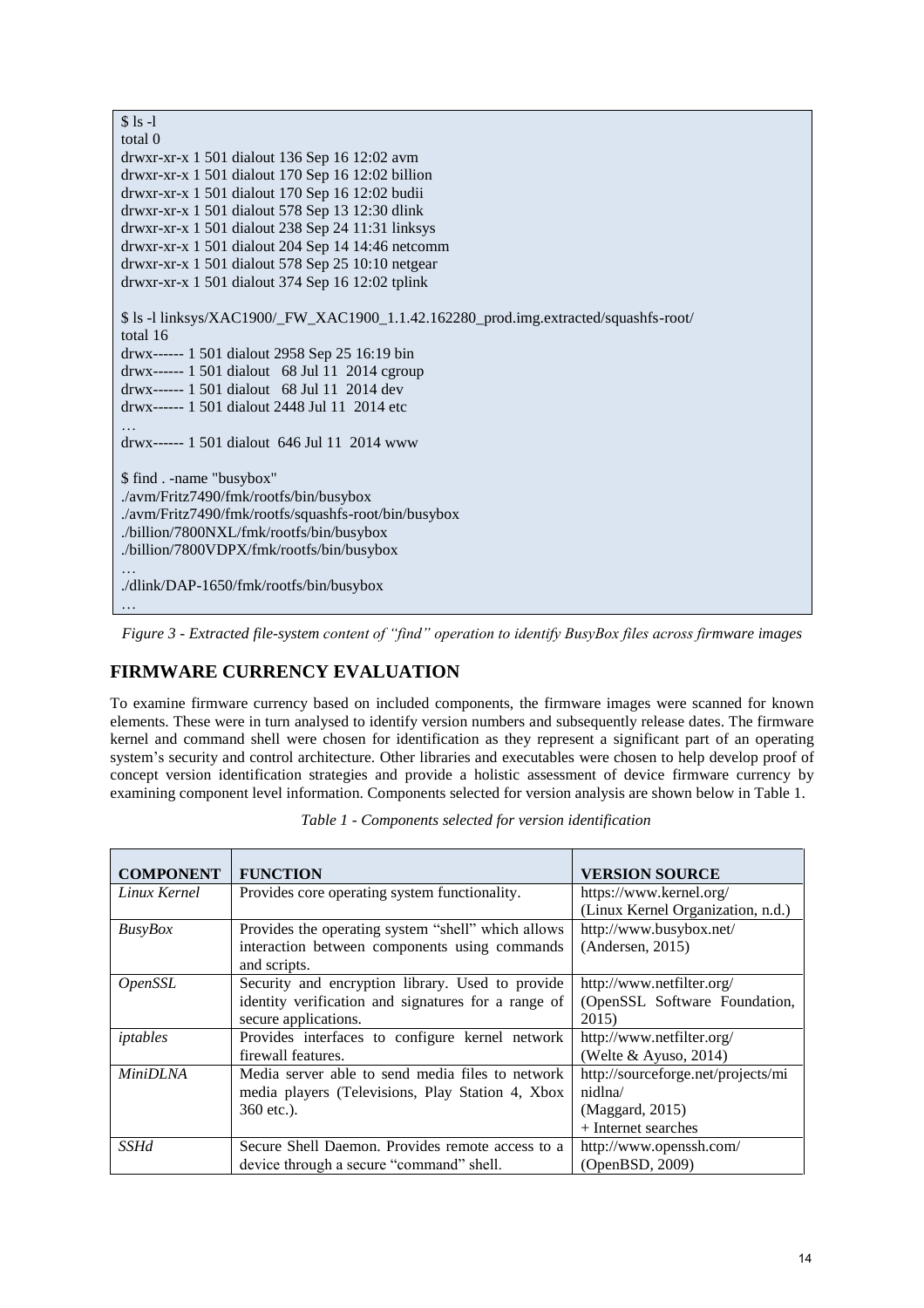Version identification was achieved through a range of strategies, which were developed for each specific target component or application. While some libraries and applications contain an easily recognisable version string for example "version=1.2.3", others may be programed or compiled with constructions that require reverse engineering or more complex searches to identify version information. The strategies developed for each compiled binary are shown in Table 2.

Identified versions numbers of firmware component files were compared to known version numbers found in each application's source code or online "project pages". Project pages and Google searches were used to identify the most accurate source for the most specific or earliest mention of the component's version number.

#### **Identification of the kernel version number**

Each firmware's kernel version was identified by examining strings available in kernel modules. These modules typically contain a static "version magic" string that identifies the kernel version for which it was made (Salzman, Burian, & Pomerantz, 2005). Regular expression matches and the Linux egrep utility were used to identify the "vermagic=" string and indicated version numbers. The version numbers and original release dates for each kernel were identified using the data from the Linux kernel archives website (Linux Kernel Organization, n.d.).

```
$ find . -name "*.ko"|head -1 | xargs egrep -a -o –i -b "vermagic=.*"
```
74256:vermagic=2.6.36.4

*Figure 4 - Identification of kernel version* 

#### **Identify the operating system BusyBox 'command shell' version number**

*BusyBox* includes its version details and compile time information in an embedded static string. This can be extracted by using regular expression searches – the same way as kernel version numbers were identified.

\$ find . -name "busybox" | xargs egrep -a -o -b "BusyBox v.\*"

./billion/7800NXL/fmk/rootfs/bin/busybox:317007:BusyBox v1.17.2 … ./dlink/DSL-2544N/fmk/rootfs/bin/busybox:344412:BusyBox v1.6.1 … ./netcomm/3G29WN/fmk/rootfs/bin/busybox:190302:BusyBox v1.00 … …

*Figure 5 - Identification of BusyBox "Shell" version* 

## **Other component specific search and version identification strategies**

For other applications, certain string sequences were identified from project websites, or through reverse engineering of the binary files to identify symbolic placeholders and offsets within the executable file or associated libraries. A summary of component specific search strategies is provided below in Table 2.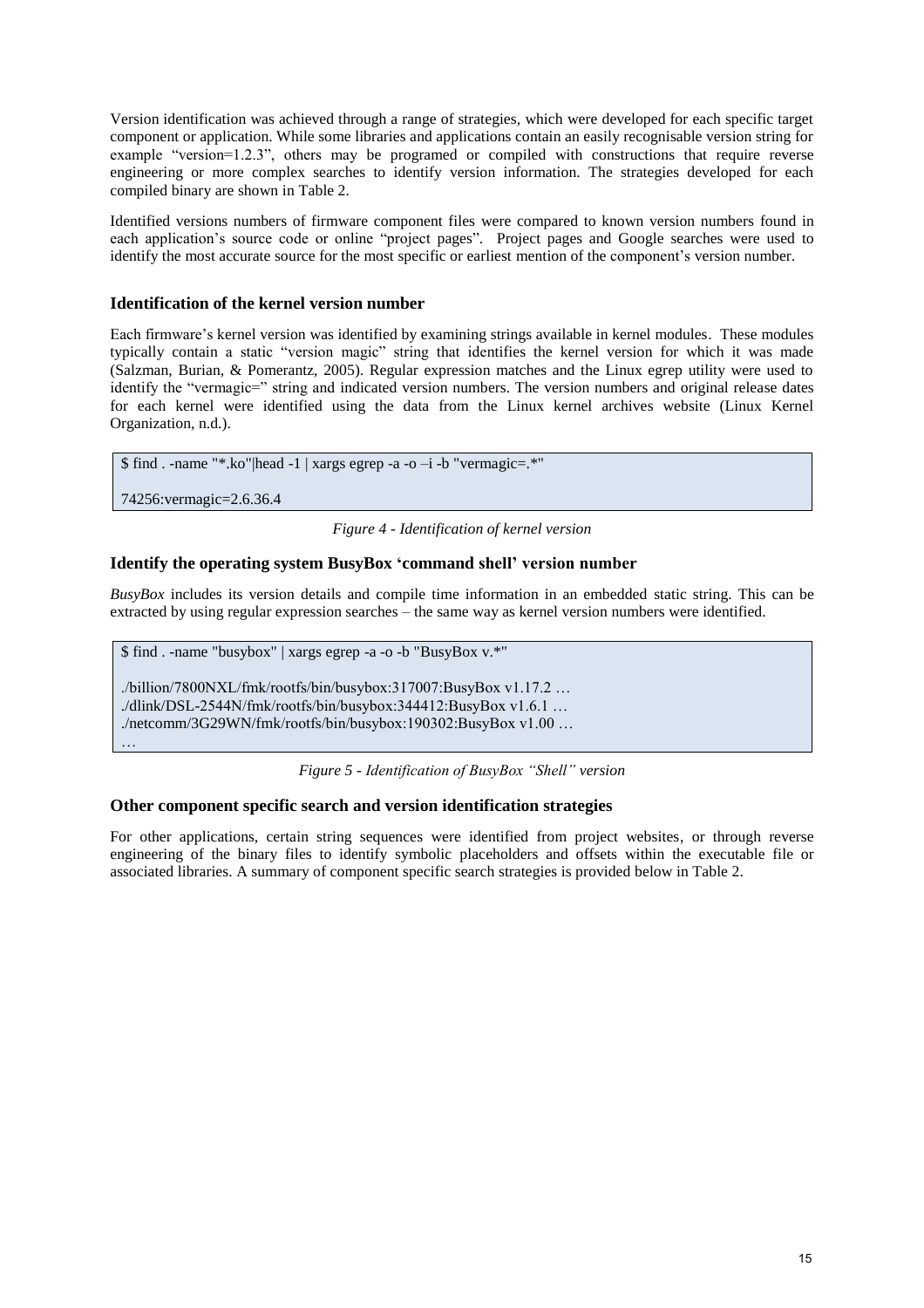#### **COMPONENT SPECIFIC SEARCH AND VERSION IDENTIFICATION STARTEGIES**

#### **COMPONENT:**

Linux Kernel

#### **STRATEGY:**

Examination of .ko kernel modules for "vermagic=" string.

- Find a kernel module usually files ending in .ko
- Search through the .ko file using grep/egrep
- Search Expression: "vermagic.\*"

#### **EXAMPLE COMMANDS:**

\$find . -name "\*.ko" |head -1|xargs egrep -a -o –i -b "vermagic=.\*"

#### **EXAMPLE RESULT:**

74256:vermagic=2.6.36.4

#### **COMPONENT:**

BusyBox Shell

#### **STRATEGY:**

Examination of /bin/busybox binary file.

- Check if bin/busybox exists
- Search through busybox binary using grep/egrep
- Search Expression: "BusyBox .\*"

## **EXAMPLE COMMANDS:**

\$egrep -a -o -b "BusyBox .\*" squashfs-root/bin/busybox

#### **EXAMPLE RESULT:**

489504:BusyBox v1.15.2 (2014-07-10 17:36:08 PDT)

#### **COMPONENT:**

OpenSSL/libssl

#### **STRATEGY:**

Examination of known version 'patterns' for libssl library version numbers

- Search for possible three part version numbers and optional 'letters'
- Sanity check against known libssl versions
- Search Expression: "[0-2]\.[0-9]\.[0-9][a-z]\*"

#### **EXAMPLE COMMANDS:**

#find . -name "libssl.so.\*" | xargs egrep -a -o -b -i "[0-2]\.[0-9]\.[0-9][a-z]\*"

#### **EXAMPLE RESULT:** …

212922:0.9.8za

…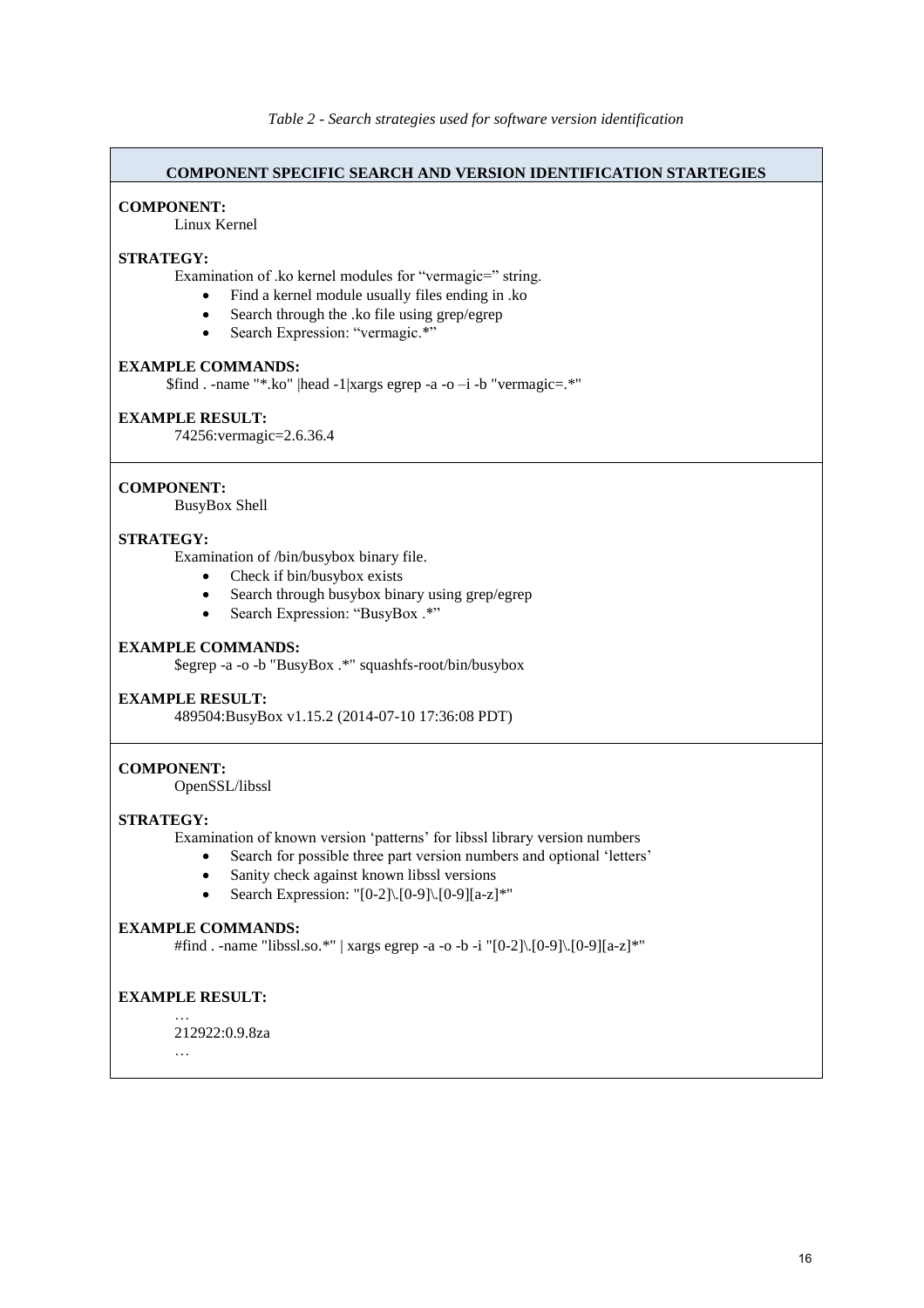#### **COMPONENT SPECIFIC SEARCH AND VERSION IDENTIFICATION STARTEGIES**

#### **COMPONENT:**

iptables

#### **STRATEGY:**

Versions of iptables since 2002 have been numbered between 1.2.7 and 1.4.21.

- Find iptables files
- Search for string sequence matches with similar numbering conventions.
- Sanity check for version number and release date from iptables website
- Search Expression: "1.[2-4].[0-9]{1,2}.\*"

#### **EXAMPLE COMMANDS:**

\$ find . -name "iptables" | xargs egrep -a -o -b "1.[2-4].[0-9]{1,2}"

#### **EXAMPLE RESULT:**

54193:1.4.12

#### **COMPONENT:**

MiniDLNA (media server)

#### **STRATEGY:**

The excutable contains the strings "MiniDLNA version .."

- Find minidlna files
- Search for string sequence containing "MiniDLNA version"

#### **EXAMPLE COMMANDS:**

\$ find . –name "minidlna" | xargs egrep –a –o –b –I "MiniDLNA version .\*"

#### **EXAMPLE RESULT:**

usr/bin/minidlna:176524:MiniDLNA version 1.0.24 [SQLite %s]

#### **COMPONENT:**

SSHd

#### **STRATEGY:**

Examination of multiple source files showed dropbear sshd being used (Johnston, 2015). The name dropbear is included in the version string. This also gave clues as to the version numbering for SSHd servers not including the dropbear string.

- Identify dropbear\_versions
- Identify remaining SSHd versions
- Requilar expression match for dropbear
- String search for 0.[4-5]\* in other versions

#### **EXAMPLE COMMANDS:**

 $$$  find . -name "sshd" | xargs egrep -s -a -o -b -i "dropbear.\*\.[4-5][0-9]\*"

#### **EXAMPLE RESULTS:**

… bin/sshd:187009:dropbear\_0.46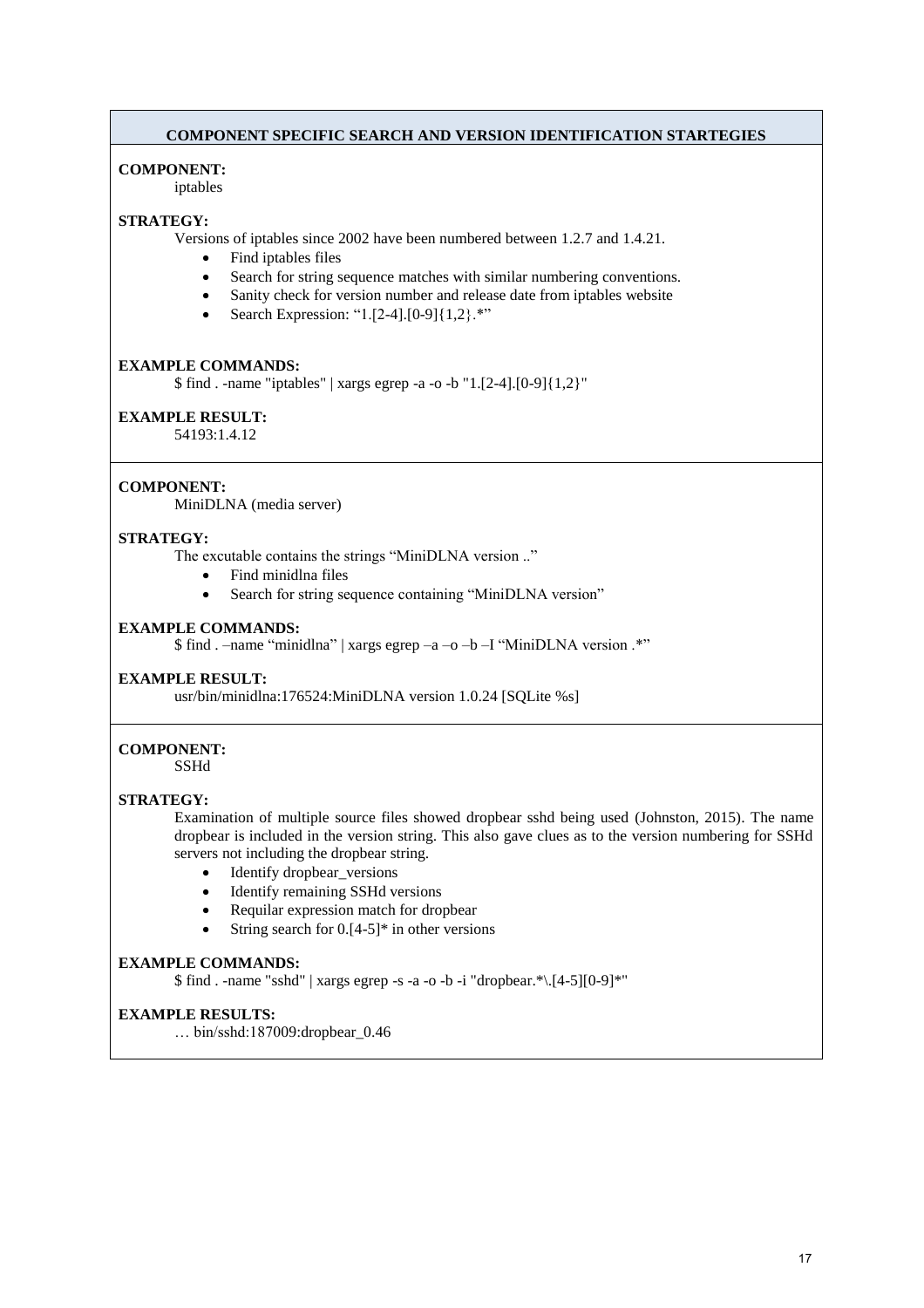#### **COMPONENT SPECIFIC SEARCH AND VERSION IDENTIFICATION STARTEGIES**

#### **COMPONENT:**

sqlite

#### **STRATEGY:**

Reverse engineering of SQLite3 showed that the libsqlite3.so shared object library contained the version number.

- Retrieve the symbol for sqlite3\_version using readelf –s and grep
- Read the offset of the symbol from the readelf command
- Read the 'length' from the output from the readelf command
- Use DD to read out the version string using previously identified offset and bytes

#### **EXAMPLE COMMAND (STEP 1):**

\$ readelf -s libsqlite3.so | grep version

#### **EXAMPLE RESULT (STEP 1):** 235: 00062494 6 OBJECT GLOBAL DEFAULT 13 sqlite3\_version

#### **EXAMPLE COMMAND (STEP 2):**

 $\text{\$}$  dd if=libsqulite3.so bs=1 skip= $\frac{\left(0 \times 62494\right)}{20}$  count=6

## **EXAMPLE RESULT (STEP 2):**

3.5.8

#### **Firmware Extracted for Analysis**

The firmware for 37 devices were downloaded from manufacture websites. The firmware release dates were identified from manufacturer release notes and filenames. The firmware releases were downloaded, extracted and the search strategies were executed. The examination was conducted on the following firmware images:

| <b>Model</b>       | <b>Firmware</b><br><b>Date</b> | <b>Source</b><br>(see section             |
|--------------------|--------------------------------|-------------------------------------------|
|                    |                                | rror! Reference source not found.)        |
| Billion 7800NXL    | 27/05/15                       | Billion Electric Co. Ltd. (2014e)         |
| Billion 7800VDPX   | 27/05/15                       | Billion Electric Co. Ltd. (2014e)         |
| D-Link DIR-850L    | 24/07/15                       | D-Link Australia (2015a)                  |
| D-Link DIR-890L    | 4/09/15                        | D-Link Australia (2015b, 2015c)           |
| D-Link DSL-2544N   | 11/02/15                       | D-Link Australia (2014b, 2015d)           |
| D-Link DSL-2750B   | 25/02/15                       | D-Link Australia (2014c)                  |
| D-Link DSL-2877AL  | 28/05/15                       | D-Link Australia (2015f)                  |
| D-Link DSL-2880AL  | 11/09/14                       | D-Link Australia (2014d, 2014e)           |
| D-Link DSL-2890AL  | 7/05/15                        | D-Link Australia (2014f)                  |
| D-Link DSL-2900AL  | 8/05/15                        | D-Link Australia (2014g)                  |
| D-Link DWR-116     | 16/02/15                       | D-Link Australia (2015i)                  |
| FRITZ!Box 7490     | 27/08/15                       | AVM Computersysteme Vertriebs GmbH (2015) |
| iiNet Budii Lite   | 14/09/15                       | iiNet Limited (2015)                      |
| Linksys XAC1200    | 29/05/15                       | Belkin International (2015b)              |
| Linksys WRT1900AC  | 18/06/15                       | Belkin International (2015a)              |
| Linksys XAC1900-AU | 15/07/14                       | Belkin International (2014)               |
| NetComm 3G29WN     | 7/07/11                        | NetComm Wireless Limited (2011)           |

#### *Table 3 - Device model, firmware and sources*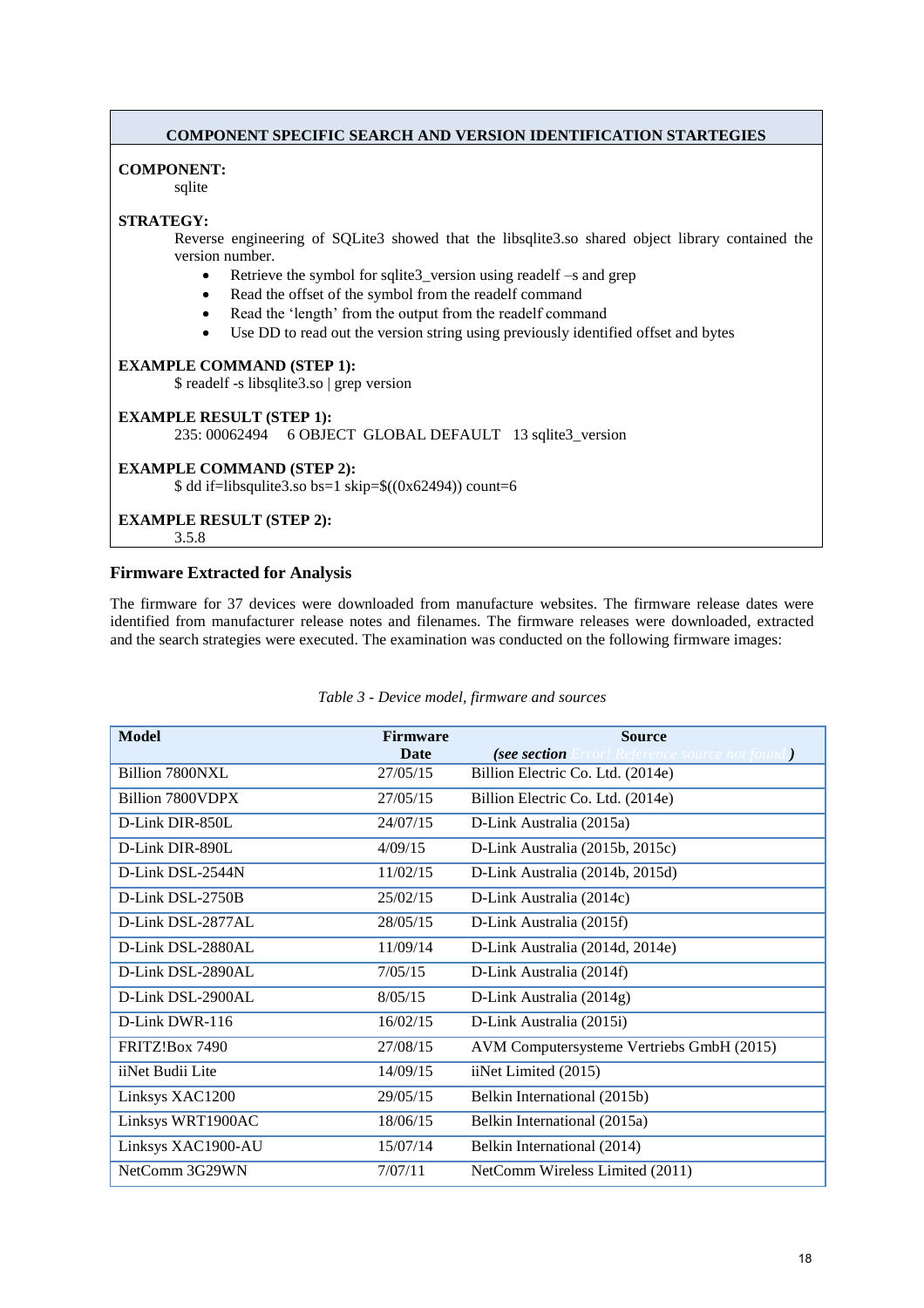| <b>Model</b>            | <b>Firmware</b> | <b>Source</b>                                      |
|-------------------------|-----------------|----------------------------------------------------|
|                         | <b>Date</b>     | (see section<br>rror! Reference source not found.) |
| NetComm NB16WV-02       | 2/11/14         | NetComm Wireless Limited (2014)                    |
| NetComm NB604N-02       | 29/04/15        | NetComm Wireless Limited (2015)                    |
| NETGEAR CG3100D-2       | 5/04/12         | NETGEAR (2012)                                     |
| NETGEAR D6000-100AUS    | 24/06/15        | NETGEAR (2015a)                                    |
| NETGEAR D6200-100AUS    | 18/07/15        | NETGEAR (2015b)                                    |
| NETGEAR D6400-100AUS    | 18/07/15        | NETGEAR (2015c)                                    |
| NETGEAR DGN2200-100AUS  | 18/07/15        | NETGEAR (2015d)                                    |
| NETGEAR DM111P-100AUS   | 29/05/14        | NETGEAR (2014)                                     |
| NETGEAR R7000-100AUS    | 26/05/15        | NETGEAR (2015e)                                    |
| NETGEAR R8000-100AUS    | 28/05/15        | NETGEAR (2015f)                                    |
| NETGEAR WNDR3700-100AUS | 2/04/15         | NETGEAR (2015g)                                    |
| NETGEAR WNR2000-200AUS  | 22/04/15        | NETGEAR (2015h)                                    |
| TP-LINK Archer C9       | 27/08/15        | TP-LINK Technologies Co. Ltd. (2015a)              |
| TP-LINK Archer D2       | 2/09/15         | TP-LINK Technologies Co. Ltd. (2015b)              |
| TP-LINK Archer D7       | 14/05/15        | TP-LINK Technologies Co. Ltd. (2015c)              |
| TP-LINK Archer D9       | 14/05/15        | TP-LINK Technologies Co. Ltd. (2015d)              |
| TP-LINK TD-8816         | 11/03/14        | TP-LINK Technologies Co. Ltd. (2014a)              |
| TP-LINK TD-W8961N       | 23/10/14        | TP-LINK Technologies Co. Ltd. (2014b)              |
| TP-LINK TD-W9980        | 7/05/15         | TP-LINK Technologies Co. Ltd. (2015e)              |
| <b>TP-LINK W-8968</b>   | 4/05/15         | TP-LINK Technologies Co. Ltd. (2015f)              |

## **RESULTS**

An informal observation of major Australian retailers identified that six brands were typically sold including; Netgear, D-Link, TP-Link, Linksys, Belkin, and NetComm. Internet Service Providers sell a combination of OEM (self branded) devices, and specialist devices from iiNet (Budii), AVM (Fritz!Box) and Billion.

The firmware release dates were readily identifiable for all devices except for those manufactured by Netgear. Most device manufacturers provide release notes that included the release date and any significant changes. Netgear included a date with their release notes, but this was deemed unreliable, as the dates were inconsistent and frequently different from information gleaned from web based searches and firmware file-system data. The firmware release dates for Netgear devices were inferred from embedded file-system dates, compile time strings and industry websites.

The analysed devices appeared to be well supported with newly released firmware updates. A quarter of surveyed devices had new firmware released in the three months prior to the survey; and, a majority of devices (84%) had new firmware released within the last year. All manufacturers except NetComm had an average firmware age of less than 12 months. However, the limited number of devices from manufacturers like NetComm meant average release dates were not necessarily indicative of the normal support frequency from those manufacturers.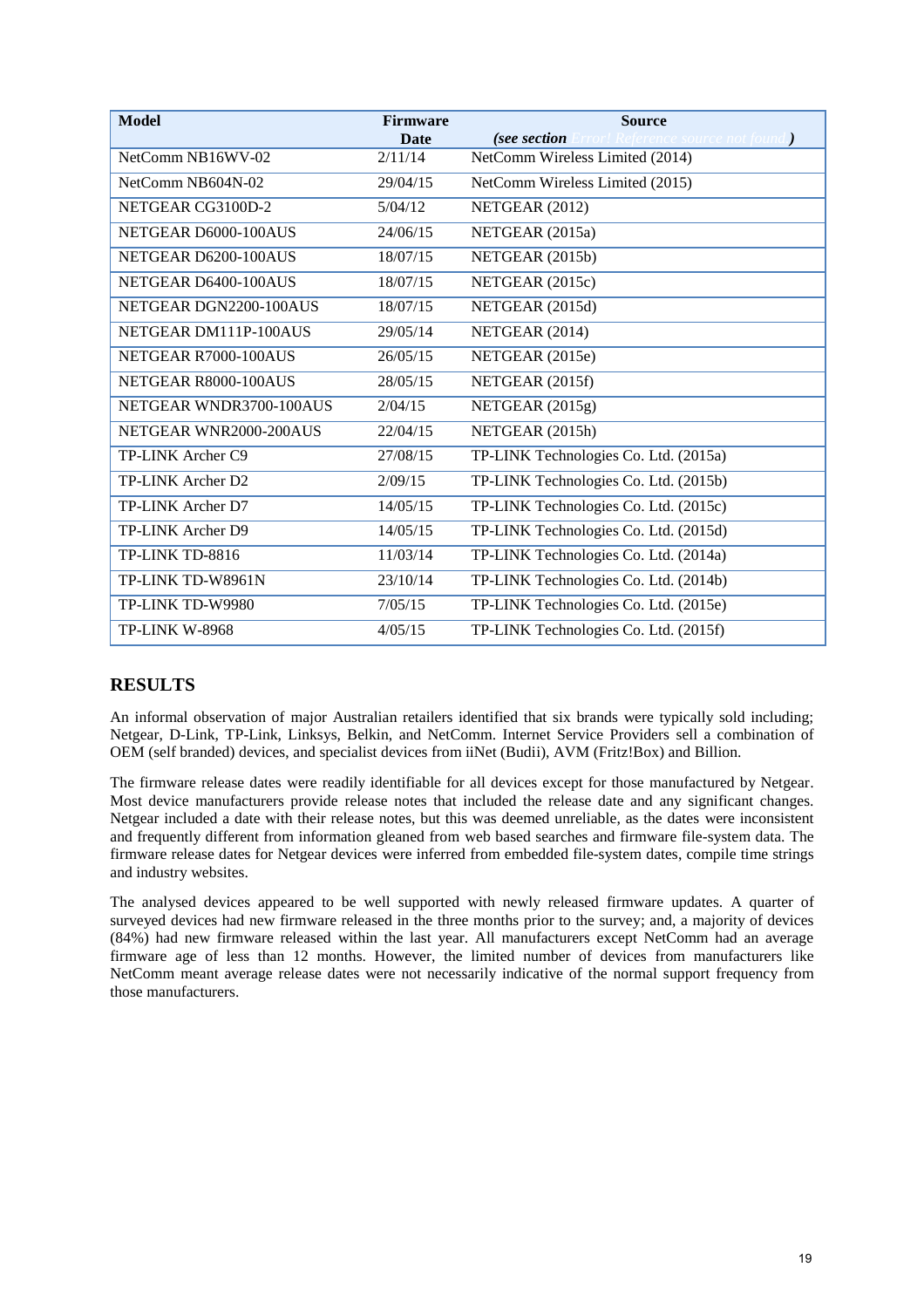

*Figure 6 - Age of latest firmware release according to release notes* 

The average firmware age is more significant for manufacturers with a larger number of devices represented in the survey. Comparison of the three most represented manufacturers Netgear, D-Link and TP-Link showed similar average firmware ages of nine months, six months, and seven months respectively.

| <b>Manufacturer</b> | <b>Average Firmware</b><br>Age (months) | <b>Newest Device</b><br><b>Firmware</b> (months) | <b>Oldest Firmware</b><br>(months) | <b>Devices in Survey</b><br>(count) |
|---------------------|-----------------------------------------|--------------------------------------------------|------------------------------------|-------------------------------------|
| iiNet               |                                         |                                                  |                                    |                                     |
| <b>FRITZ!Box</b>    |                                         |                                                  |                                    |                                     |
| <b>Billion</b>      | 4                                       | 4                                                |                                    | $\mathcal{D}$                       |
| D-Link              | 6                                       |                                                  | 13                                 | Q                                   |
| <b>TP-LINK</b>      |                                         |                                                  | 19                                 | 8                                   |
| <b>Linksys</b>      | 8                                       |                                                  | 15                                 | 3                                   |
| <b>NETGEAR</b>      | Q                                       | 3                                                | 42                                 | 10                                  |
| <b>NetComm</b>      | 22                                      |                                                  | 51                                 | 3                                   |

*Table 4 - Average, newest and oldest firmware by manufacturer* 

Nearly all devices relied upon open-source Linux distributions for their embedded firmware operating system. Linux was the operating system in 95% of the deconstructed firmware; the exception was two TP-Link products that were using the ThreadX a real-time-operating-system (Express Logic, 2014). Over 75% of the Linux kernel versions identified were based on two versions: 2.6.30.x (42%) and 2.6.36.x (34%).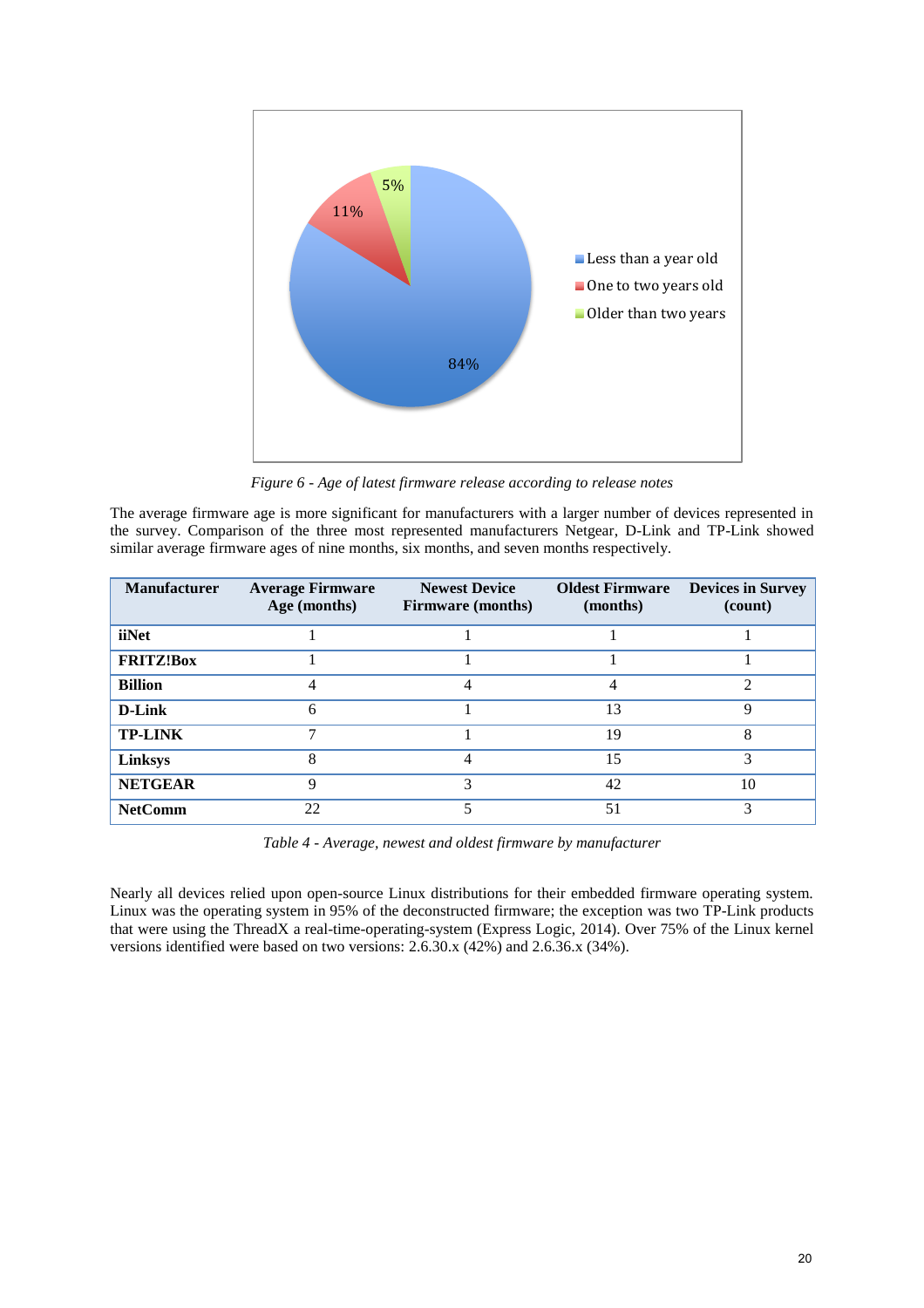

*Figure 7 - Kernel versions represented in extracted firmware* 

The majority of *Linux* kernels identified were no longer actively maintained. The latest identified kernel was based on Linux 2.6.36.4 and was declared end-of-life in 2011; developers and users were advised to move to newer supported versions (Kroah-Hartman, 2011). Since Kroah-Hartman's announcement, the 2.6.36 Linux kernel has seen 66 CVE vulnerabilities registered (CVE, 2015a). Three devices were found to be using the 2.6.32 "long term release" kernel; however, their full version numbers (2.6.32.32 and 2.6.32.42) indicated release dates in 2011. These two kernel versions include 44 CVE vulnerabilities including several remote exploits (CVE, 2015b; CVE, 2015c). It is unclear as to whether the manufacturers of these three devices applied patches or updates for newer 2.6.32 releases prior to firmware compilation. The Linux kernel community only patches vulnerabilities in newer and supported kernels; patching vulnerabilities in obsolete kernels would be the responsibility of the respective manufacturers.

Libraries and executable applications were also typically outdated or obsolete. The average age of firmware library and executable components ranged from three to ten years. Out of 54 distinct software versions identified, only two were released within the last two years and over half were over six years old. Every library and executable identified had a more recent or more supported version available. Obsolete software and versions with known security issues were found in every firmware image regardless of the manufacturer, device or firmware release date.

| <b>Application/Library</b>          | Average<br>Age (Years) | <b>Newest Version</b><br>(Years Old) | <b>Oldest Version</b><br>(Age Years) | Found in # of<br><b>Firmware Images</b> |
|-------------------------------------|------------------------|--------------------------------------|--------------------------------------|-----------------------------------------|
| <b>MiniDLNA</b>                     | 3                      | 3                                    | 4                                    | 6                                       |
| (media server)                      |                        |                                      | 7                                    |                                         |
| <b>SQLite</b><br>(Database)         | 4                      |                                      |                                      | 14                                      |
| <b>Iptables</b><br>(firewall mgmt.) | 5                      | $\overline{2}$                       | 12                                   | 25                                      |
| <b>Busybox</b><br>(shell)           | 6                      | 3                                    | 11                                   | 32                                      |
| <b>OpenSSL</b><br>(crypto/signing)  | ⇁                      |                                      | 10                                   | 17                                      |
| <b>SSHd</b><br>(ssh login serve)    | 10                     | 6                                    | 10                                   | 12                                      |

*Table 5 - Firmware component applications by average, newest and oldest version age*

## **DISCUSSION**

On the surface, device firmware appears to be relatively well maintained by manufacturers. Most current devices have received firmware releases within the year preceding the survey; however, upon closer examination, it is clear that even the newest firmware updates fail to address the fundamental issue of obsolete components. The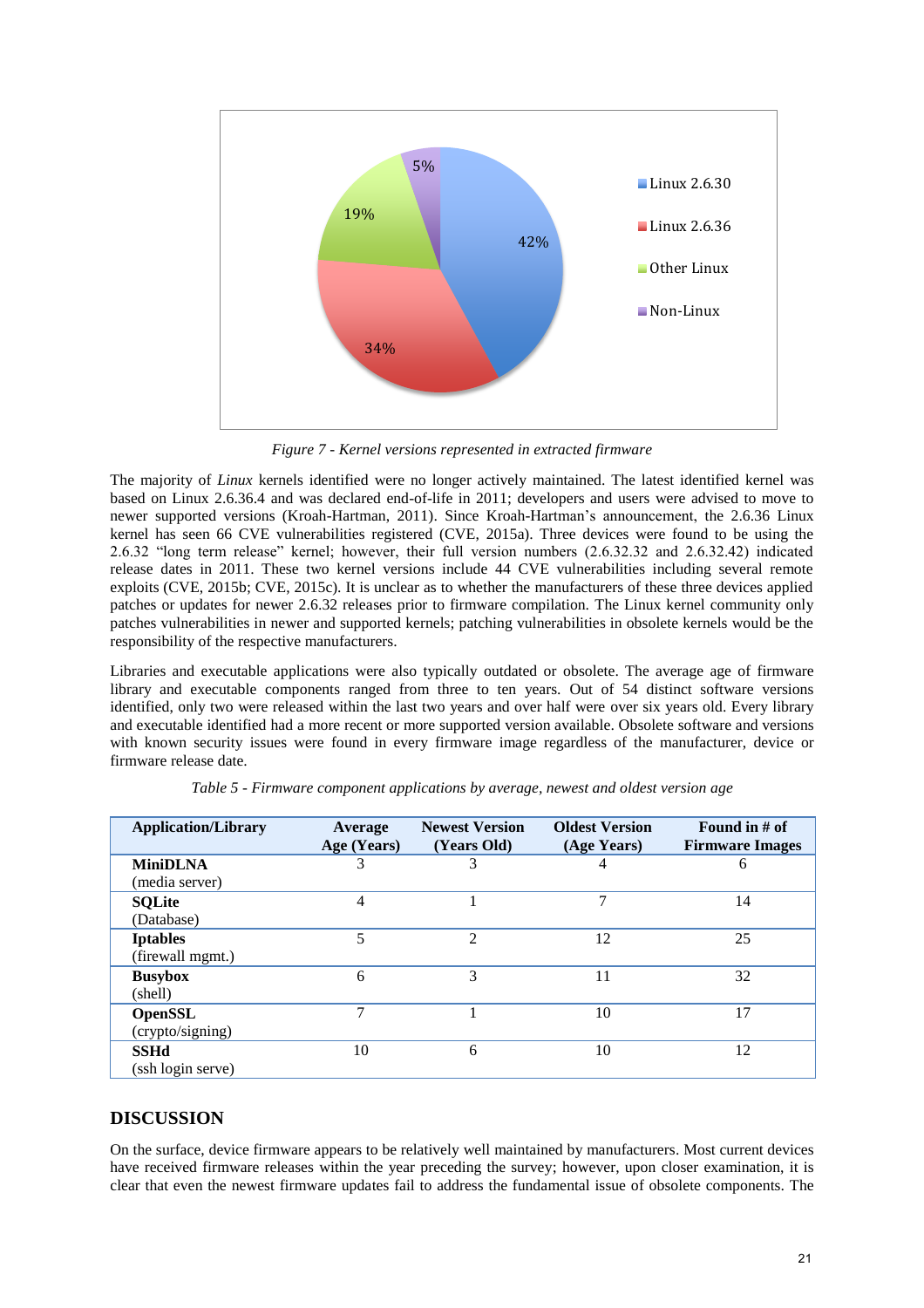practice by most manufacturers appears to be that of building firmware that meets functional specifications and shipping it without any reasonable attempt to maintain the currency of installed components, or addressing component specific vulnerabilities (Constantin, 2014).

Every device running *Linux* was using a discontinued and unsupported kernel. The kernel acts as the 'gatekeeper' for all process, file-system and memory activities; it plays a core role in system management and security, and it is essential that vulnerabilities are patched in a timely fashion. Cyber criminals, security experts and software developers frequently identify vulnerabilities in kernels, shared libraries and applications. Vulnerabilities need to be patched and versions updated in a timely manner, as once made public, these vulnerabilities can be used to attack a device. Manufactures are responsible for ensuring faulty software is patched, or upgraded to newer versions. The report *OWASP Top 10 2013 - The Ten Most Critical Web Application Security Risks* (The OWASP Foundation, 2013), identifies the use of "known vulnerable components" as a major risk to web application security; this advice is also applicable to firmware developers as devices running old and un-patched software are primed for exploitation.

The security community and media organisations are easily excitable when it comes to zero-day exploits. These types of new vulnerabilities are found in software with yet-to-be-released fixes, which leaves end-users vulnerable. Little attention is afforded to the masses of obsolete, exploitable software built in to SoHo device firmware. Obsolete software is potentially rife with many exploits that have been known for years, these well understood exploits present perfect opportunities for cyber criminals. Older exploits typically have readily available hacking scripts and tools that can be used to automate mass scale vulnerability scanning and device attacks.

While major vulnerabilities are obvious, the survey revealed a deeper problem regarding the interaction between multiple components. Complex software interactions create a situation in which minor programming errors or exploits can be leveraged to completely compromise an entire network. For example, a minor fault in a media server may permit an SQL injection attack, which in turn could affect a vulnerable database server, which can inturn feed in to the device's operating system "shell". It is necessary to take a holistic view of embedded firmware to identify combinations of flawed components, configuration, and development practices that create conditions conducive to security breaches.

Manufacturers appear to be pursuing the implementation of features with high visibility; the 'coolest' router, with the fastest Wi-Fi, built-in home entertainment server and one that provides the best gaming support. Marketing features are seducing end-users at the expense of good security practices. There appears to be no incentive for manufacturers to improve firmware security as the focus continually shifts to the development of new features to saturate the market (Constantin, 2014). There is also no simple way for users to evaluate the security of their device's firmware. Analysis of obsolete and discontinued firmware components is a technical and laborious process requiring hours of expert analysis for each device. This complexity appears to be giving device manufacturers the cover they need to continue using poor firmware development and security practices.

The pattern of manufacturers including obsolete components is unfortunately not surprising. It is consistent with the observations of industry experts and commentators who have repeatedly voiced concerns over the poor state of security in SoHo network devices (Armerding, 2015; Greene, 2015; Independent Security Evaluators, LLC., 2015). Despite numerous warnings, very little seems to have changed. Fixing the state of SoHo router firmware may require incentives and pressure at a higher level for the issue to be addressed.

A reward mechanism to recognise excellence in device firmware could provide end-user education and create an incentive for manufacturers to improve their products. A "star-rating" similar to those used by energy-efficiency, or vehicle safety ratings would benefit end-users. It may help to increase competition and improve accountability in the SoHo router market. A star-rating system would need to be administered by independent assessors and would need careful design to limit "gaming" of the system (Bevan & Hood, 2006).

The SoHo network device industry appears to have done nothing to develop or standardise security requirements. Other industries have managed to self-regulate; for example, the payment card industry has developed security standards which have been widely adopted (PCI Security Standards Council, LLC., 2015). The opportunity exists for security researchers to work with the SoHo network device industry to develop a set of security principles and practices that could be adopted by manufacturers.

Failing the adoption of an industry standard approach to security, legal and regulatory intervention may be required. If manufacturers are knowingly including obsolete or broken firmware components, they may be failing in their duty of care toward end-users. If it can be shown that manufactures have repeatedly included these components against industry advice, it may suggest negligence on the part of manufacturers. A database providing firmware audits at the component level may provide evidence that is of use to lawmakers and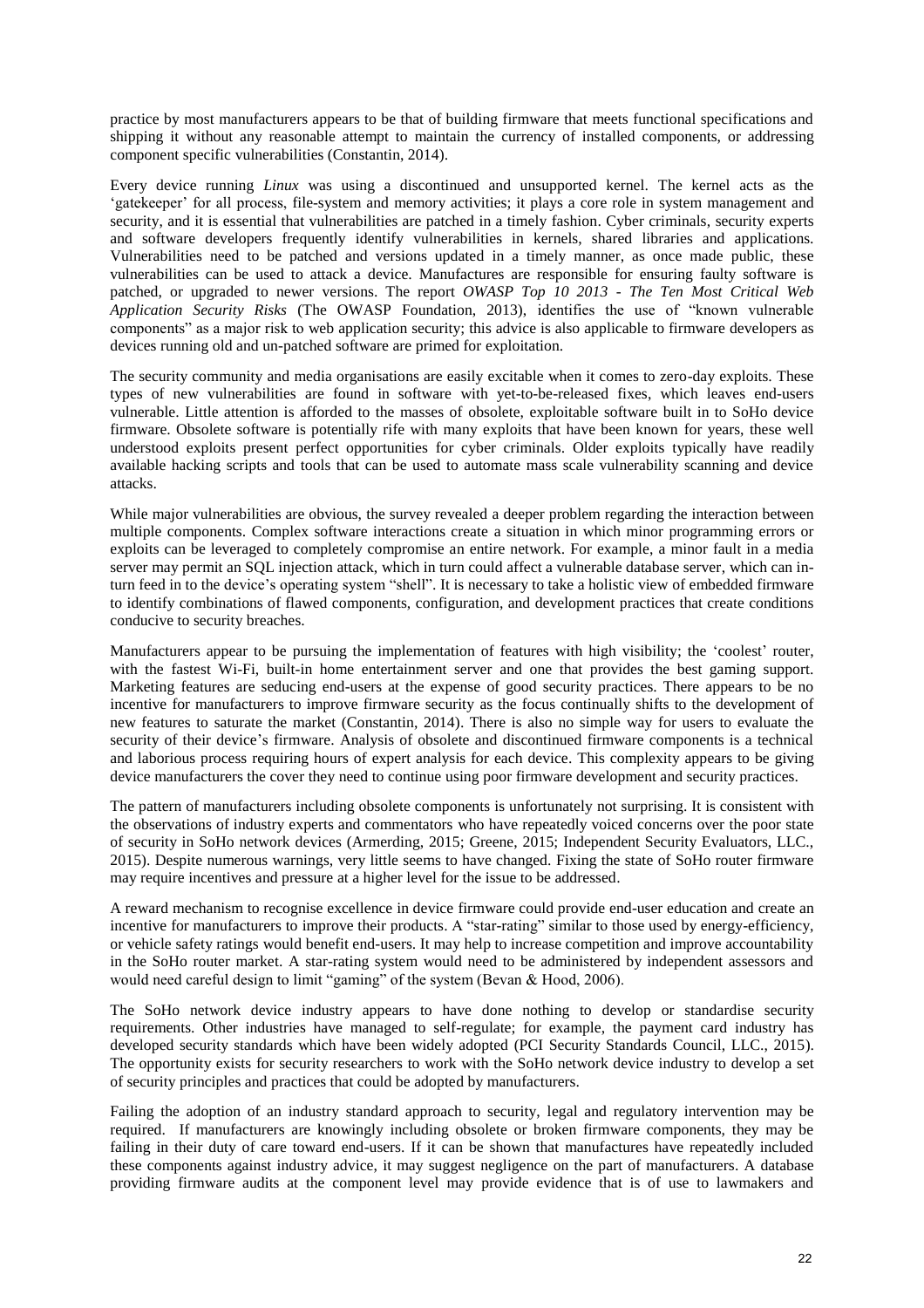regulatory authorities. A device firmware component database could also assist with holistic analysis of manufacturer development practices.

While it is understandable that software issues will occur, it appears that manufacturers are trying to wash their hands of firmware liability; a brief review of manufacturer warranty information shows a reluctance to warrant the suitability of device firmware or software (D-Link Australia, n.d.; NETGEAR, 2007; TP-LINK Technologies Co. Ltd., n.d.); given that all SoHo devices are reliant upon firmware security, this situation and attitude cannot be allowed to continue.

## **CONCLUSION**

This research identified SoHo network devices that are currently available in the Australian market. It succeeded in creating search strategies to accurately identify version information for: firmware operating system components; libraries; and applications. The search strategies were able to run quickly and utilised *Linux*-based tools and commands that were easily accessible and could be automated. The version information identified for selected firmware components was analysed and showed that every SoHo network device contained obsolete operating systems and software components.

An opportunity exists to create further automated firmware assessment tools. These tools could be used to identify software versions from reverse engineered blocks of binary code. The tools could utilise a database of customised search strategies for fast pattern matching. The tools could be used to scan manufacturer firmware releases and provide reporting on the underlying components, versions and potential vulnerabilities. The tool could be designed to produce technical reports for analysis by security professionals, as well as simplified reporting to inform and educate end-users.

Further research should also be undertaken to examine the feasibility of incentive and regulatory mechanisms. Research should identify ways to improve manufacturer security practices and transparency of embedded firmware components. The research should seek to develop processes, tools and standards that can be applied to assess and improve the security of SoHo device firmware.

### **ACKNOWLEDGEMENTS**

Jonathan Neuschäfer who helped with a training session on radare2 for reverse engineering and investigation of executable binaries. Luke Kirby and Ben Day who assisted in understanding architecture peculiarities in dynamically linked and relocatable software code.

## **REFERENCES**

Andersen, E. (2015). BusyBox. Retrieved from http://www.busybox.net/

- Armerding, T. (2015). Your router: Gateway for hackers. Retrieved, from http://www.csoonline.com/article/2971057/network-security/your-router-gateway-for-hackers.html
- AVM Computersysteme Vertriebs GmbH. (2015). *Fritz7490\_113.06.30*. AVM Computersysteme Vertriebs GmbH. Retrieved from ftp://ftp.avm.de/fritz.box/fritzbox.7490/firmware/english/FRITZ.Box\_7490.en-dees-it-fr-pl.113.06.30.image
- BBC News. (2010). Wi-fi owner fined for lax security in Germany. Retrieved from http://www.bbc.com/news/10116606
- Belkin International. (2013). *X3500 1.0.01.002 Annex A*. Belkin International (Linksys). Retrieved from http://downloads.linksys.com/downloads/firmware/1224695553611/FW\_X3500\_ANNEX\_A\_1.0.01.002.b in
- Belkin International. (2014). *XAC1900 1.1.42.162280*. Belkin International (Linksys). Retrieved from http://downloads.linksys.com/downloads/firmware/1224702315310/FW\_XAC1900\_1.1.42.162280\_prod.i mg
- Belkin International. (2015a). *WRT1900ACv2-2.0.7.167471*. Belkin International (Linksys). Retrieved from http://cache-www.belkin.com/support/dl/FW\_WRT1900ACv2\_2.0.7.167471\_prod.img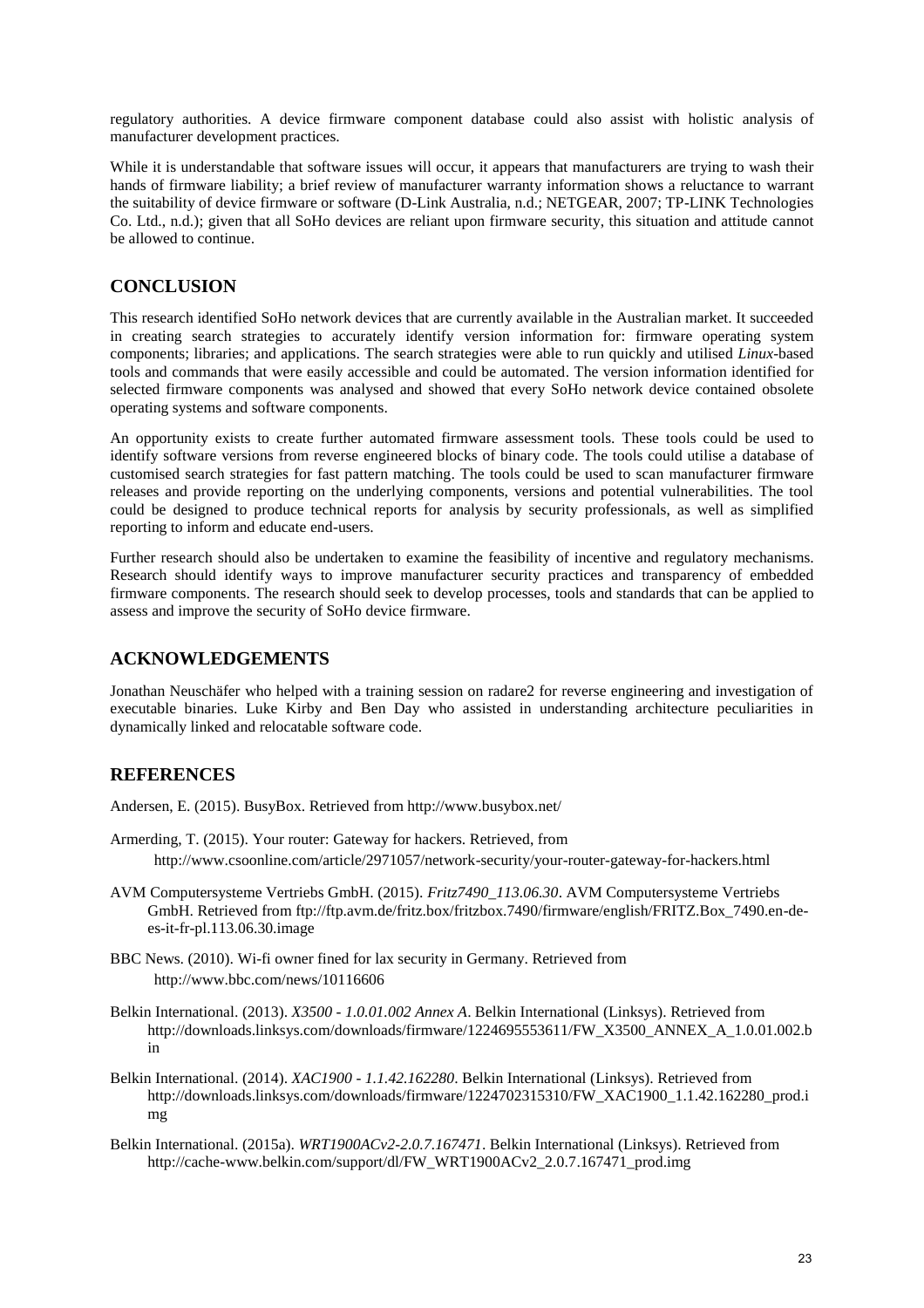- Belkin International. (2015b). *XAC1200 1.1.42.166111*. Belkin International (Linksys). Retrieved from http://cache-www.belkin.com/support/dl/FW\_XAC1200\_1.1.42.166111\_prod.img
- Bevan, G., & Hood, C. (2006). What's Measured Is What Matters: Targets and Gaming in the English Public Health Care System. *Public Administration*, *84*(3), 517–538. http://doi.org/10.1111/j.1467- 9299.2006.00600.x
- Billion Electric Co. Ltd. (2015a). *7800NXL\_2.32e*. Billion Electric Co., Ltd. Retrieved from http://au.billion.com/downloads/firmware/wireless/PCRange7800NXL\_2.32e.afw
- Billion Electric Co. Ltd. (2015b). *7800VDPX\_2.32e*. Billion Electric Co., Ltd. Retrieved from http://au.billion.com/products/voip/bipac7800vdpx.html
- Binwalk. (2015). Firmware Analysis Tool. Retrieved from http://binwalk.org/source-code/
- Bryant, M. (2009, July 10). Auto-hacking wifi router gives filesharers an easy defence. Retrieved, from http://thenextweb.com/2009/07/10/autocracking-wifi-router-filesharers-defence/
- Constantin, L. (2014). Fifteen new vulnerabilities reported during router hacking contest. Retrieved from http://www.pcworld.com/article/2464300/fifteen-new-vulnerabilities-reported-during-router-hackingcontest.html
- Costin, A., Zaddach, J., Francillon, A., & Balzarotti, D. (2014). A Large-Scale Analysis of the Security of Embedded Firmwares. In *Proceedings of the 23rd USENIX Conference on Security Symposium*. Berkeley, Calif: USENIX Association.
- CVE. (2015a). CVE Details. Retrived from http://www.cvedetails.com/
- CVE. (2015b). CVE Details. Retrived from https://www.cvedetails.com/vulnerability-list/vendor\_id-33/product\_id-47/version\_id-125907/Linux-Linux-Kernel-2.6.32.42.html
- CVE. (2015c). CVE Details. Retrived from https://www.cvedetails.com/vulnerability-list/vendor\_id-33/product\_id-47/version\_id-125913/Linux-Linux-Kernel-2.6.32.32.html
- Denning, T., Kohno, T., Levy, H. M. (2013). Computer security and the modern home. *Communications of the ACM*. *56*(1), 94-103.
- D-Link Australia. (n.d.). D-Link Warranty Policy. Retrieved from http://support.dlink.com.au/warranty\_policy.asp
- D-Link Australia. (2014a). *DAP1650\_1.02b2*. D-Link Australia. Retrieved from ftp://files.dlink.com.au/products/DAP-1650/REV\_A/Firmware/v1.02b02/DAP1650\_FW102WWb02\_e1ob.bin
- D-Link Australia. (2014b). *DSL2544N.T1\_AU\_1.15*. D-Link Australia. Retrieved from ftp://files.dlink.com.au/products/DSL-2544N/REV\_T/Firmware/AU\_1.15\_20141016/DSL-2544N\_AU\_1.15\_20141016.zip
- D-Link Australia. (2014c). *DSL2750B.T1\_AU\_3.06*. D-Link Australia. Retrieved from ftp://files.dlink.com.au/products/DSL-2750B/REV\_T/Firmware/Firmware\_AU\_3.06\_(28-10-2014)/DSL-2750B.T1\_Firmware\_AU\_3.06\_20141028.zip
- D-Link Australia. (2014d). *DSL2880AL\_AU\_v1.01b*. D-Link Australia. Retrieved from ftp://files.dlink.com.au/products/DSL-2880al/REV\_A/Firmware/Firmware\_AU\_1.01b\_03132014/
- D-Link Australia. (2014e). *DSL2880-AU\_v2.01*. D-Link Australia. Retrieved from ftp://files.dlink.com.au/products/DSL-2880AL/REV\_A/Firmware/Firmware\_AU\_2.01\_09112014/DSL-2880AL\_A1\_AU\_2.01\_09112014.bin
- D-Link Australia. (2014f). *DSL2890AL\_AU\_1.02.06*. D-Link Australia. Retrieved from ftp://files.dlink.com.au/products/DSL-2890AL/REV\_A/Firmware/Firmware\_AU\_1.02.06\_20140528/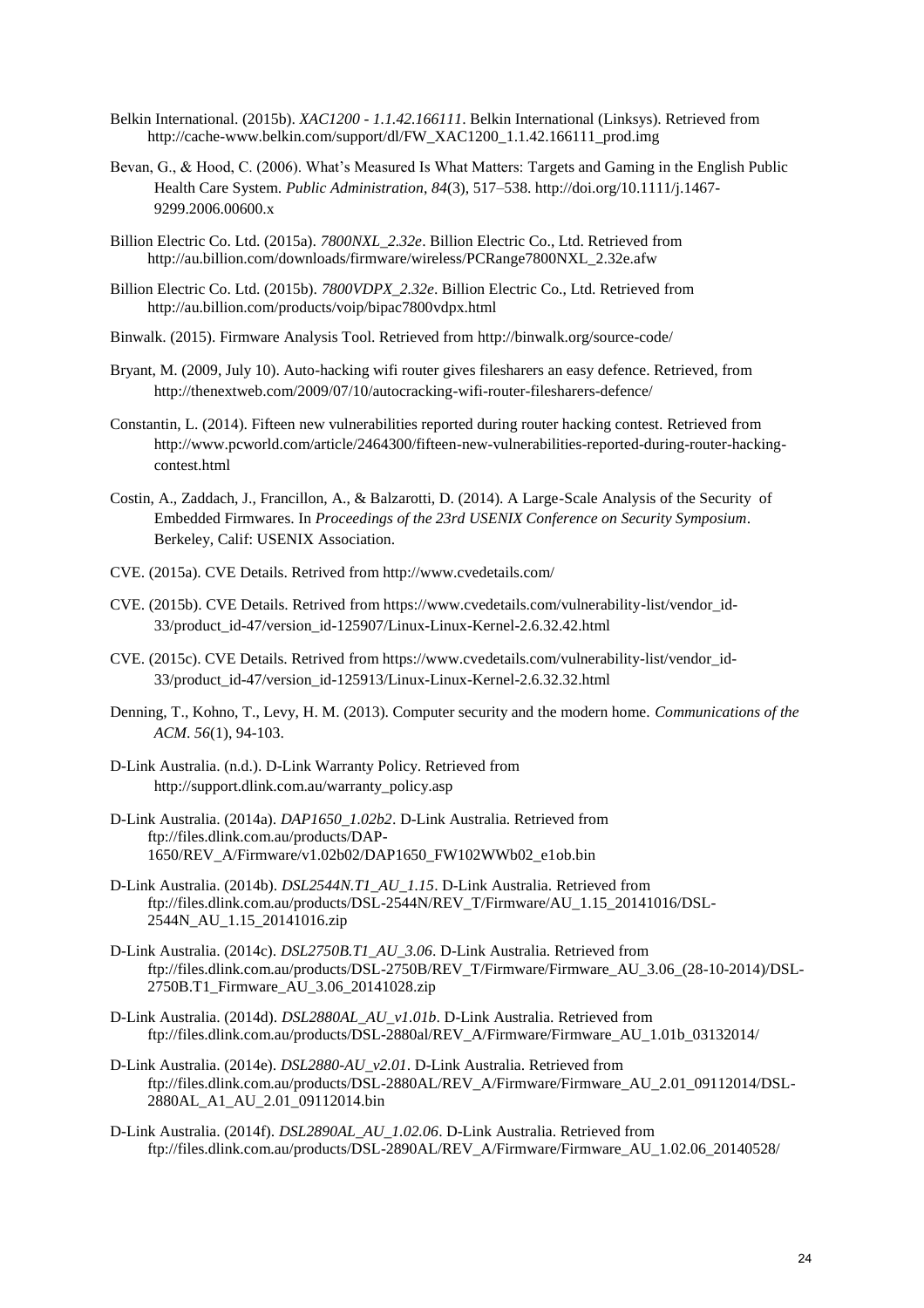- D-Link Australia. (2014g). *DSL2900AL\_AU\_1.00.06*. D-Link Australia. Retrieved from ftp://files.dlink.com.au/products/DSL-2900al/REV\_A/Firmware/Firmware\_AU\_1.00.06\_20140822/
- D-Link Australia. (2015a). *DIR850B1\_V2.06*. D-Link Australia. Retrieved from ftp://files.dlink.com.au/products/DIR-850L/REV\_B/Firmware/DIR850L\_FW206WWb05.bin
- D-Link Australia. (2015b). *DIR890\_1.0.6B04*. D-Link Australia. Retrieved from ftp://files.dlink.com.au/products/DIR-890L/REV\_A/Firmware/Firmware\_v1.06b04/DIR890LA1\_FW106b04.bin
- D-Link Australia. (2015c). *DIR890\_1.08b03*. D-Link Australia. Retrieved from ftp://files.dlink.com.au/products/DIR-890L/REV\_A/Firmware/Firmware\_v1.08b03/DIR890LA1\_FW108b03.bin
- D-Link Australia. (2015d). *DSL2544NT1\_AU\_1.18*. D-Link Australia. Retrieved from ftp://files.dlink.com.au/products/DSL-2544N/REV\_T/Firmware/AU\_1.18\_20151102/DSL-2544N\_AU\_1.18\_20151102.zip
- D-Link Australia. (2015e). *DSL2750B.T1\_AU\_3.08*. D-Link Australia. Retrieved from ftp://files.dlink.com.au/products/DSL-2750B/REV\_T/Firmware/Firmware\_AU\_3.08\_(25-03-2015)/DSL-2750B.T1\_Firmware\_AU\_3.08\_25032015.zip
- D-Link Australia. (2015f). *DSL2877-1.00.11AU*. D-Link Australia. Retrieved from ftp://files.dlink.com.au/products/DSL-2877AL/REV\_A/Firmware/Firmware\_1.00.11AU\_20150528/DSL2877ALA1\_FW1.00.11AU\_20150528. bin
- D-Link Australia. (2015g). *DSL2890\_AU\_1.02.08*. D-Link Australia. Retrieved from ftp://files.dlink.com.au/products/DSL-2890AL/REV\_A/Firmware/Firmware\_AU\_1.02.08\_20150507/DSL2890AL\_AU\_1.02.08\_20150507.bin
- D-Link Australia. (2015h). *DSL2900\_AU\_1.00.17*. D-Link Australia. Retrieved from ftp://files.dlink.com.au/products/DSL-2900AL/REV\_A/Firmware/Firmware\_AU\_1.00.17\_20150508/DSL2900AL\_AU\_1.00.17\_20150508.bin
- D-Link Australia. (2015i). *DWR116\_v1.05(AU)b02*. D-Link Australia. Retrieved from ftp://files.dlink.com.au/products/DWR-116/REV\_A/Firmware/Firmware\_v1.05(AU)b02/20150216\_Dlink\_DWR-116\_V1.05(AU)b02.bin
- Express Logic. (2014). ThreadX Real Time Operating System (RTOS). Retrieved from http://rtos.com/products/threadx/
- Greene, T. (2015). Schneier on 'really bad' IoT security: 'It's going to come crashing down'. Retrieved from http://www.networkworld.com/article/2909212/security0/schneier-on-really-bad-iot-security-it-s-goingto-come-crashing-down.html
- Ho, J. T., Dearman, D., Truong, K. N. (2010). *Improving Users' Security Choices on Home Wireless Networks*. Paper presented at the 2010 Symposium on Usable Privacy and Security (SOUPS). Redmond, WA, USA.
- iiNet Limited. (2015). *BudiiLite1300*. iiNet. Retrieved from ftp://ftp.iinet.net.au/pub/iinet/firmware/BudiiLite/BudiiLite\_nand\_fs\_image\_128\_1300.bin
- Independnt Security Evaluators, LLC. (2015). SOHOplessly Broken. Retrieved from http://sohopelesslybroken.com/
- Johnston, M. (2015). Dropbear SSH. Retrieved from https://matt.ucc.asn.au/dropbear/dropbear.html
- Jones, N. (2012). Exploiting Embedded Devices. SANS Institute. Retrieved from http://www.sans.org/readingroom/whitepapers/testing/exploiting-embedded-devices-34022
- Krebs, B. (2015). Lizard Stresser Runs on Hacked Home Routers Krebs on Security. Retrieved from http://krebsonsecurity.com/2015/01/lizard-stresser-runs-on-hacked-home-routers/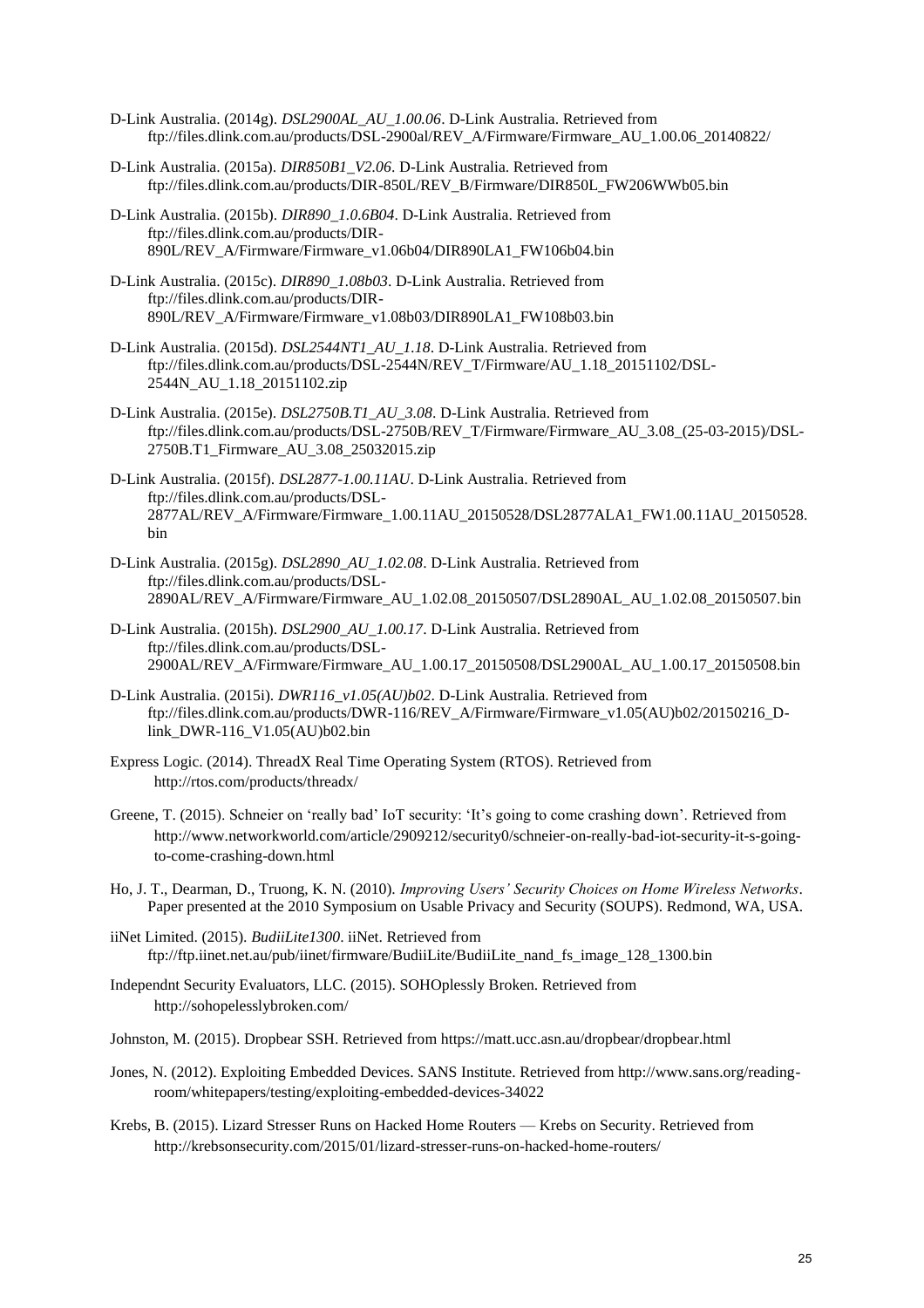- Kroah-Hartman, G. (2011). Linux-Kernel Archive: Linux 2.6.36.4. *Linux-Kernel Archive*. Retrieved from http://lkml.iu.edu/hypermail/linux/kernel/1102.2/01003.html
- Linux Kernel Organization. (n.d.). The Linux Kernel Archives. Retrieved from https://www.kernel.org/
- Love, R. (2010). *Linux Kernel Development* (3<sup>rd</sup> ed.). Crawfordsville, IN: Pearson Education.
- Maggard, J. (2015). ReadyMedia download | SourceForge.net. Retrieved from http://sourceforge.net/projects/minidlna/
- NetComm Wireless Limited. (2011). *3G29WN-K611-402NCM2-T02\_R05*. NetComm Wireless Limited. Retrieved from http://media.netcomm.com.au/public/assets/file/0018/82431/3G29Wn-Firmware\_upgrade\_T02\_R05-AUS.zip
- NetComm Wireless Limited. (2014). *NB16WV-02\_NCMz0\_1019\_11031432*. NetComm Wireless Limited. Retrieved from http://media.netcomm.com.au/public/assets/file/0003/128982/2015.04.23\_NetComm\_NB16WV-02\_NCMZ0\_1016\_04231050.zip
- NetComm Wireless Limited. (2015). *AU-R4B035.EN*. NetComm Wireless Limited. Retrieved from http://media.netcomm.com.au/public/assets/file/0004/149377/GAN5.CZ56T-B-NC.AU-R4B035.ENNB604N\_upgrade.zip
- NETGEAR. (2007). NETGEAR Warranty and Support Information. Retrieved from http://www.netgear.com/upload/landing/2007/warranty/lifetime\_warranty\_card\_internal.pdf
- NETGEAR. (2012). *CG3100Dv2\_V5.5.5.83 Source*. NETGEAR. Retrieved from http://www.downloads.netgear.com/files/GPL/CG3100Dv2\_V5.5.5.83.mp2\_LxG1.0.5.83.mp2\_EU\_src.zi p
- NETGEAR. (2014). *DM111Pv2\_2.0.0.31*. NETGEAR. Retrieved from http://www.downloads.netgear.com/files/GDC/DM111Pv2/DM111Pv2\_V2.00.31.zip
- NETGEAR. (2015a). *D6000V1.0.0.49\_1.0.1*. NETGEAR. Retrieved from http://www.downloads.netgear.com/files/GDC/D6000/D6000\_FW\_V1.0.0.49\_1.0.1.zip
- NETGEAR. (2015b). *D6200-V1\_1.00.17*. NETGEAR. Retrieved from http://www.downloads.netgear.com/files/GDC/D6200/D6200-V1.1.00.17\_1.00.17.zip
- NETGEAR. (2015c). *D6400-V1.0.0.34\_1.3.34*. NETGEAR. Retrieved from http://www.downloads.netgear.com/files/GDC/D6400/D6400\_V1.0.0.34\_1.3.34.zip
- NETGEAR. (2015d). *DGN2200v4-V1.0.0.66\_1*. NETGEAR. Retrieved from http://www.downloads.netgear.com/files/GDC/DGN2200V4/DGN2200v4-V1.0.0.66\_1.0.66.zip
- NETGEAR. (2015e). *R7000\_V1.0.4.30\_1.1.67*. NETGEAR. Retrieved from http://www.downloads.netgear.com/files/GDC/R7000/R7000\_V1.0.4.30\_1.1.67.zip
- NETGEAR. (2015f). *R8000-V1.0.2.46\_1.0.97*. NETGEAR. Retrieved from http://www.downloads.netgear.com/files/GDC/R8000/R8000-V1.0.2.46\_1.0.97.zip
- NETGEAR. (2015g). *WNDRV5\_1.1.0.30*. NETGEAR. Retrieved from http://www.downloads.netgear.com/files/GDC/WNDR3700V5/WNDR3700v5-V1.1.0.30\_1.0.1\_FW.zip
- NETGEAR. (2015h). *WNR2000\_1.0.0.34*. NETGEAR. Retrieved from http://www.downloads.netgear.com/files/GDC/WNR2000V5/WNR2000v5-V1.0.0.34.zip
- OpenBSD. (2009). OpenSSH. Retrieved from http://www.openssh.com/
- OpenSSL Software Foundation. (2015). OpenSSL. Retrieved from https://www.openssl.org/news/changelog.html
- Papp, D., Ma, D., Buttyan, L. (2015) *Embedded Systems Security: Threats, Vulnerabilities, and attack Taxonomy*. Paper presented at the 13th Annual Conference on Privacy, Security and Trust (PST). Izmir, **Turkey**